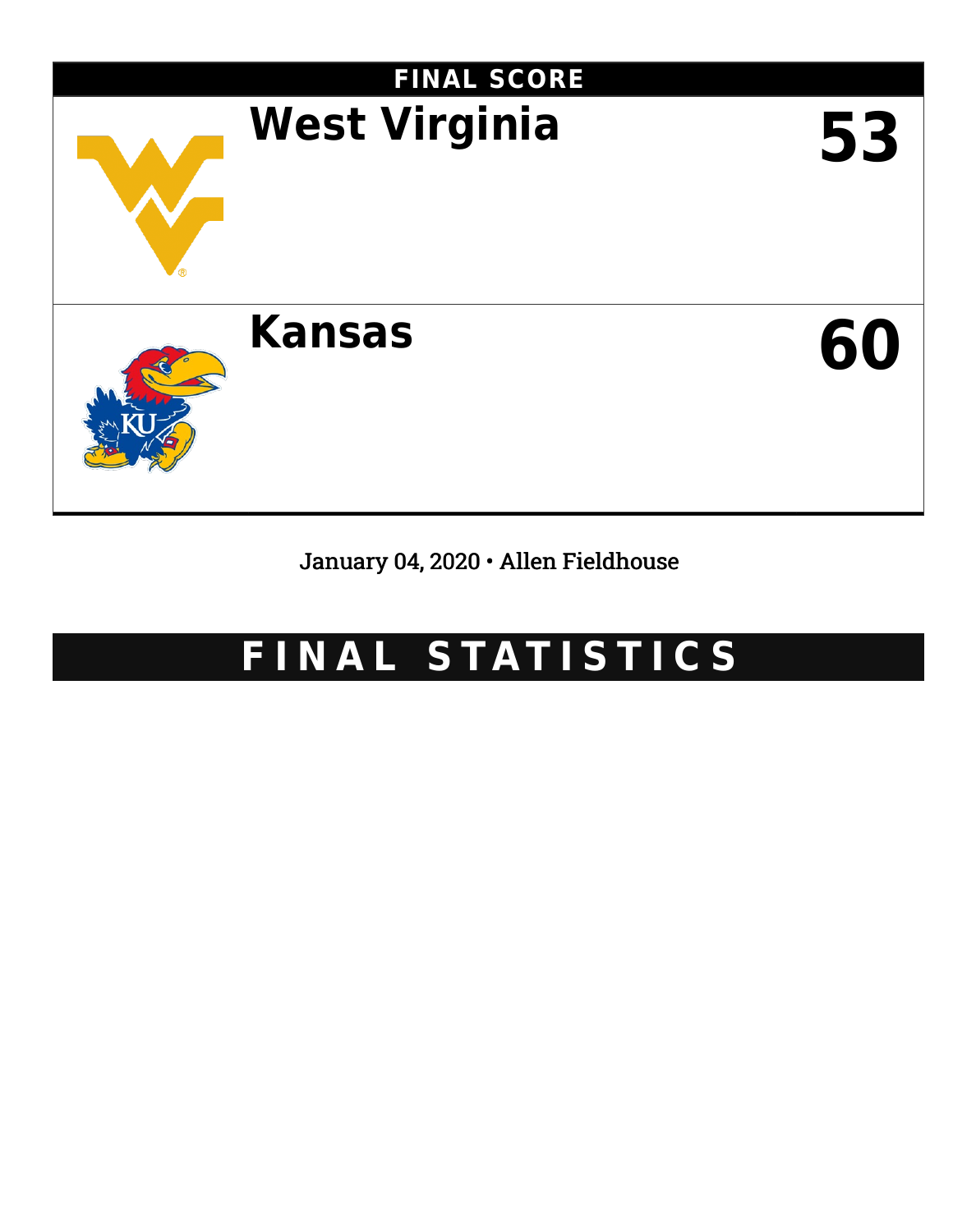#### **Official Box Score West Virginia vs Kansas Game Totals -- Final Statistics January 04, 2020 at Allen Fieldhouse**



# **West Virginia 53**

| No. | Plaver                      | S  | Pts          | FG       | 3FG      | FT.       | 0 <sub>R</sub> | DR            | TR | PF | A            | TO            | Blk      | Stl      | Min | $+/-$ |
|-----|-----------------------------|----|--------------|----------|----------|-----------|----------------|---------------|----|----|--------------|---------------|----------|----------|-----|-------|
| 01  | <b>CULVER, DEREK</b>        | F. | 5            | $1-6$    | $0-0$    | $3-5$     |                | 5             | 12 | 3  |              | 3             |          |          | 21  | -6    |
| 05  | MCCABE, JORDAN              | G  |              | $3 - 5$  | $1 - 3$  | $0-0$     | 0              | $\Omega$      |    |    |              | $\mathcal{P}$ | $\Omega$ |          | 16  | $-4$  |
| 10  | HALEY, JERMAINE             | G  |              | $1 - 5$  | $0-0$    | $0-0$     | 0              | 2             |    |    |              | 2             | 0        |          | 22  | 9     |
| 11  | <b>MATTHEWS JR., EMMITT</b> | F. | 2            | $1 - 8$  | $0 - 2$  | $0-0$     | $\overline{2}$ | 4             | 6  | 0  |              |               | 0        |          | 29  | 5     |
| 34  | TSHIEBWE, OSCAR             | F. | 17           | $6 - 10$ | $0-0$    | $5-9$     | 8              | 9             | 17 | 3  |              | 2             | 2        |          | 35  | -4    |
| 02  | <b>KNAPPER, BRANDON</b>     | G  | $\Omega$     | $0 - 2$  | $0 - 1$  | $0-0$     | 0              |               |    | 0  |              |               | 0        | 0        | 5   | 5     |
| 03  | OSABUOHIEN, GABE            | F  | 0            | $0-0$    | $0-0$    | $0-0$     | 0              | 0             |    | 4  |              | 2             |          | 0        | 13  | $-3$  |
| 04  | MCBRIDE, MILES              | G  | 13           | $4 - 11$ | $1 - 3$  | $4-6$     | 0              | $\mathcal{P}$ |    | 3  | <sup>0</sup> | $\mathcal{P}$ | 0        |          | 20  | -6    |
| 12  | SHERMAN, TAZ                | G  | 4            | $2 - 6$  | $0 - 1$  | $0-0$     | 0              |               |    | C  |              | O             | 0        | 0        | 13  | $-2$  |
| 14  | <b>HARLER, CHASE</b>        | G  | 3            | $1 - 3$  | $1 - 2$  | $0 - 2$   |                | $\Omega$      |    |    | <sup>0</sup> | $\Omega$      | $\Omega$ | $\Omega$ | 12  | $-15$ |
| 22  | MCNEIL, SEAN                | G  | $\mathbf{0}$ | $0 - 3$  | $0 - 2$  | $0-0$     | 0              |               |    | 0  |              |               | 0        | 0        | 13  | $-14$ |
|     | TEAM                        |    |              |          |          |           | 3              |               | 3  | 0  |              |               |          |          |     |       |
|     | <b>TOTALS</b>               |    | 53           | 19-59    | $3 - 14$ | $12 - 22$ | 21             | 23            | 44 | 18 |              | 16            | 4        | 5        | 199 |       |
|     |                             |    |              |          |          |           |                |               |    |    |              |               |          |          |     |       |

| Game                                | 19-59 | $32.2\%$   | $3 - 14$ | 21.4%  | $12 - 22$ | 54.5% |                                              |
|-------------------------------------|-------|------------|----------|--------|-----------|-------|----------------------------------------------|
| 2nd Half                            | 7-25  | <b>28%</b> | $0 - 4$  | $00\%$ | $9 - 15$  | 60%   |                                              |
| 1st Half                            | 12-34 | 35%        | $3-10$   | 30%    | $3 - 7$   | 43%   | Technical Fouls: None.                       |
| <b>Shooting By Period</b><br>Period | FG    | FG%        | 3FG      | 3FG%   | FT        | FT%   | Last FG: 2nd-00:07<br>Largest lead: By 10 at |

### **Kansas 60**

| No. | Plaver                  | S  | Pts | FG       | 3FG      | <b>FT</b> | OR | DR            | TR | PF            | A  | TΟ | Blk      | Stl           | Min | $+/-$          |
|-----|-------------------------|----|-----|----------|----------|-----------|----|---------------|----|---------------|----|----|----------|---------------|-----|----------------|
| 00  | <b>GARRETT, MARCUS</b>  | G  | 12  | 4-11     | $0 - 3$  | 4-5       | 0  |               |    |               | 6  | 2  |          | 2             | 35  |                |
| 01  | DOTSON, DEVON           | G  | 16  | $5 - 15$ | $2-5$    | $4-6$     |    | 2             | 3  | 4             |    | 2  | 0        | 4             | 40  | $\overline{7}$ |
| 30  | AGBAJI, OCHAI           | G  |     | 1-6      | $1-5$    | 4-6       | 0  |               |    | 3             |    | 2  |          |               | 37  | 10             |
| 33  | MCCORMACK, DAVID        | F. | 2   | $1 - 3$  | $0 - 1$  | $0-0$     |    | $\mathcal{P}$ | 3  | 0             |    |    | 0        | $\Omega$      | 10  | $-7$           |
| 35  | AZUBUIKE, UDOKA         | C. |     | $6-6$    | $0-0$    | $5 - 10$  | 4  |               |    | 2             |    | 5  | 6        |               | 32  | 9              |
| 02  | <b>BRAUN, CHRISTIAN</b> | G  | 6   | $2 - 3$  | $0 - 1$  | $2-3$     |    | 4             | 5  | $\mathcal{P}$ |    | 0  | 0        | $\mathcal{P}$ | 30  | $-2$           |
| 04  | MOSS, ISAIAH            | G  | U   | $0 - 2$  | $0 - 2$  | $0 - 0$   | 0  |               |    |               |    |    |          |               |     | $-2$           |
| 13  | <b>ENARUNA, TRISTAN</b> | F. | U   | $0-0$    | $0-0$    | $0-0$     | 0  | 0             |    | 0             |    |    | $\Omega$ | $\Omega$      |     | $\mathbf 1$    |
| 22  | DESOUSA, SILVIO         | F  |     | $0 - 1$  | $0-0$    | $0-0$     |    |               | っ  | 3             |    | 0  |          |               |     | -1             |
|     | TEAM                    |    |     |          |          |           |    | っ             | 3  | 0             |    |    |          |               |     |                |
|     | <b>TOTALS</b>           |    | 60  | 19-47    | $3 - 17$ | 19-30     | 9  | 21            | 30 | 19            | 11 | 14 |          | 10            | 199 |                |
|     |                         |    |     |          |          |           |    |               |    |               |    |    |          |               |     |                |

| <b>Shooting By Period</b> |           |       |          |       |           |       |               |
|---------------------------|-----------|-------|----------|-------|-----------|-------|---------------|
| Period                    | FG        | FG%   | 3FG      | 3FG%  | FT        | FT%   | Last          |
| 1st Half                  | $8-22$    | 36%   | $2 - 11$ | 18%   | $6 - 13$  | 46%   | _arge<br>Tech |
| 2nd Half                  | $11 - 25$ | 44%   | 1-6      | 17%   | $13 - 17$ | 76%   |               |
| Game                      | 19-47     | 40.4% | $3 - 17$ | 17.6% | 19-30     | 63.3% |               |

*Last FG:* 2nd-01:03 *Largest lead:* By 9 at *Technical Fouls:* None.

| Game Notes:                                         | <b>Score</b>                            | 1st             | 2 <sub>nd</sub> | ТОТ | Points from  | <b>WVU</b> | KU |
|-----------------------------------------------------|-----------------------------------------|-----------------|-----------------|-----|--------------|------------|----|
| Officials: Doug Sirmons, Keith Kimble, Chance Moore | <b>WVU</b>                              | 30              | 23              | 53  | In the Paint | 20         | 30 |
| Attendance: 16300                                   | KU                                      | 24              | 36              | 60  | Off Turns    |            | 16 |
| Start Time: 09:00 PM                                |                                         |                 |                 |     | 2nd Chance   |            |    |
| Conference Game:                                    | WVU led for 24:03. KU led for 13:18.    |                 |                 |     | Fast Break   |            |    |
|                                                     | Game was tied for 0:0.<br>Times tied: 0 | Lead Changes: 0 |                 |     | Bench        | 20         |    |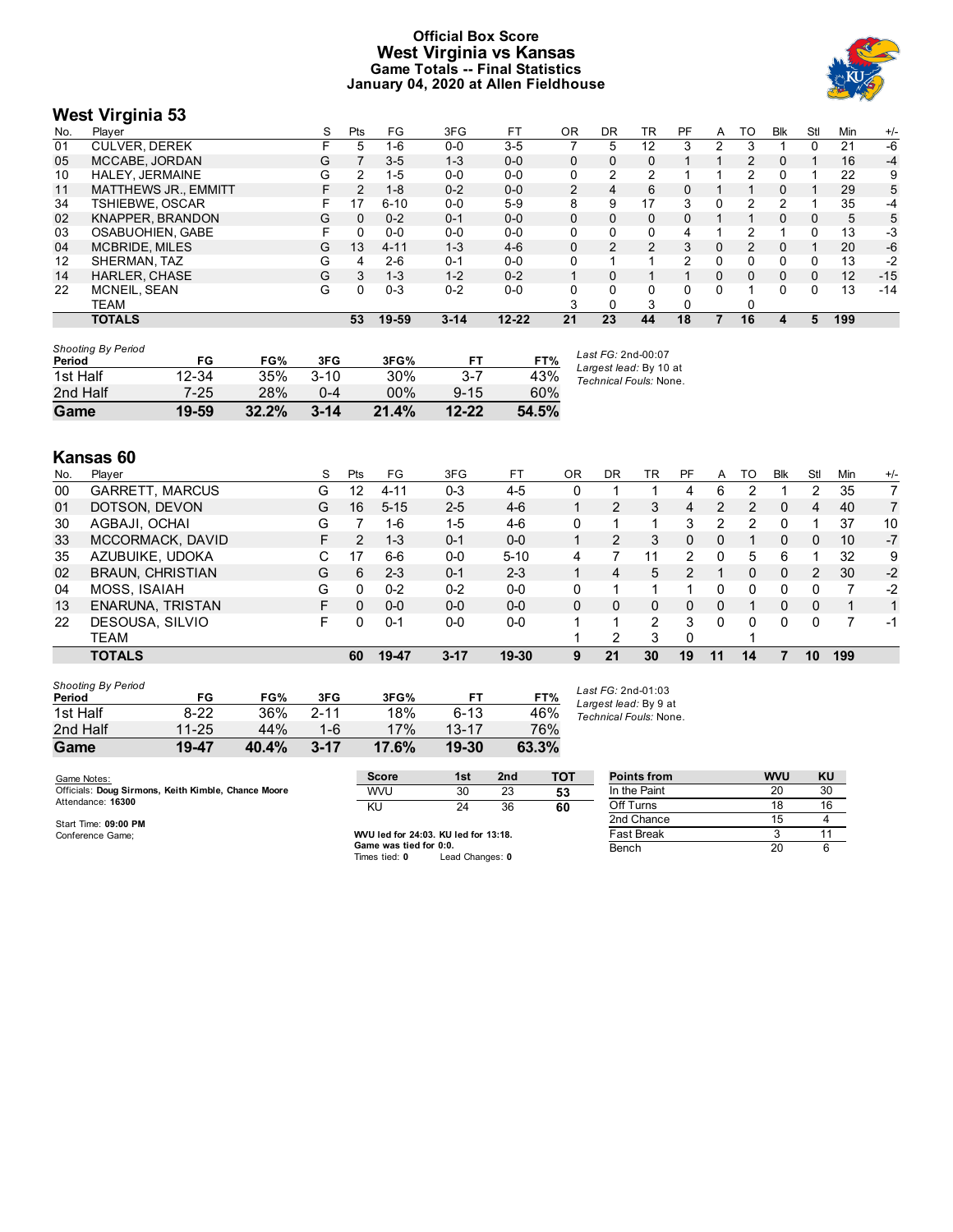#### **Official Box Score West Virginia vs Kansas First Half Statistics Only January 04, 2020 at Allen Fieldhouse**



# **West Virginia 30**

| No. | Plaver                      | S  | Pts          | FG        | 3FG      | <b>FT</b> | <b>OR</b> | <b>DR</b> | TR           | PF            | A        | TO       | <b>B</b> <sup>k</sup> | Stl      | Min            |
|-----|-----------------------------|----|--------------|-----------|----------|-----------|-----------|-----------|--------------|---------------|----------|----------|-----------------------|----------|----------------|
| 01  | <b>CULVER, DEREK</b>        |    |              | $1-5$     | 0-0      | $0-0$     | າ         |           |              | ◠             |          |          |                       |          | 6              |
| 05  | MCCABE, JORDAN              | G  | 5.           | $2 - 4$   | $1 - 3$  | $0-0$     | 0         | 0         | 0            | 0             |          | $\Omega$ | 0                     |          | 11             |
| 10  | HALEY, JERMAINE             | G  | 0            | $0 - 4$   | $0 - 0$  | $0-0$     | 0         | 2         |              |               |          |          |                       |          | 15             |
| 11  | <b>MATTHEWS JR., EMMITT</b> |    |              | $1 - 4$   | $0 - 1$  | $0-0$     |           | 4         | 5            | $\Omega$      |          | 0        | 0                     |          | 14             |
| 34  | TSHIEBWE, OSCAR             | F. | 15           | $6 - 8$   | $0-0$    | $3-5$     |           | 3         | 10           | 0             | 0        | 2        |                       | 0        | 17             |
| 02  | KNAPPER, BRANDON            | G  | $\Omega$     | $0 - 1$   | $0-0$    | $0-0$     | 0         | $\Omega$  | $\Omega$     | $\Omega$      |          |          | 0                     | $\Omega$ | 3              |
| 03  | OSABUOHIEN, GABE            |    |              | $0 - 0$   | 0-0      | $0-0$     | 0         | 0         |              | 2             |          |          |                       | $\Omega$ |                |
| 04  | MCBRIDE, MILES              | G  | 3            | $1 - 1$   | $1 - 1$  | $0-0$     | 0         | $\Omega$  | $\Omega$     | $\mathcal{P}$ | $\Omega$ |          | 0                     | $\Omega$ | 5              |
| 12  | SHERMAN, TAZ                | G  | 0            | $0 - 2$   | $0 - 1$  | $0-0$     | 0         |           |              | 0             | 0        |          | 0                     | $\Omega$ | 8              |
| 14  | HARLER, CHASE               | G  | 3            | $1 - 2$   | $1 - 2$  | $0 - 2$   |           | $\Omega$  |              | $\Omega$      | $\Omega$ | $\Omega$ | 0                     | $\Omega$ | $\overline{7}$ |
| 22  | MCNEIL, SEAN                | G  | <sup>n</sup> | $0 - 3$   | $0 - 2$  | $0-0$     | 0         | 0         | <sup>n</sup> | 0             | 0        |          | <sup>n</sup>          | $\Omega$ |                |
|     | <b>TEAM</b>                 |    |              | $0 - 0$   |          |           |           |           |              |               |          |          |                       |          |                |
|     | <b>TOTALS</b>               |    | 30           | $12 - 34$ | $3 - 10$ | $3 - 7$   | 12        | 11        | 23           |               | 6        |          |                       | 3        | 100            |

| <b>Shooting By Period</b> |
|---------------------------|
|                           |

| Shooting By Period<br>Period | FG    | FG%   | 3FG      | 3FG%  |           | FT%   | Last FG Half: WVU 2nd-00:07 |
|------------------------------|-------|-------|----------|-------|-----------|-------|-----------------------------|
| 1st Half                     | 12-34 | 35%   | $3 - 10$ | 30%   |           | 43%   |                             |
| Game                         | 19-59 | 32.2% | $3 - 14$ | 21.4% | $12 - 22$ | 54.5% |                             |

## **Kansas 24**

| No. | Player                  | S  | Pts      | FG       | 3FG      | <b>FT</b> | <b>OR</b> | <b>DR</b> | TR       | PF       | A            | TO | <b>B</b> lk | Stl            | Min            |
|-----|-------------------------|----|----------|----------|----------|-----------|-----------|-----------|----------|----------|--------------|----|-------------|----------------|----------------|
| 00  | <b>GARRETT, MARCUS</b>  | G  | 6        | 2-6      | $0 - 2$  | $2 - 3$   | 0         |           |          |          |              |    | $\Omega$    | 0              | 19             |
| 01  | DOTSON, DEVON           | G  | 12       | $5-9$    | $2 - 4$  | $0 - 2$   |           |           | 2        |          | 0            |    | 0           | 3              | 20             |
| 30  | AGBAJI, OCHAI           | G  | 0        | $0 - 2$  | $0 - 2$  | $0-0$     |           |           |          |          |              |    |             | 0              | 17             |
| 33  | MCCORMACK, DAVID        | F. | 0        | $0 - 2$  | $0 - 1$  | $0-0$     |           |           | 2        | $\Omega$ | 0            |    | 0           | $\overline{0}$ | $\overline{7}$ |
| 35  | AZUBUIKE, UDOKA         | С  | 6        | $1 - 1$  | $0-0$    | $4 - 8$   | 3         | 4         |          |          |              | 4  | 3           | 0              | 15             |
| 02  | <b>BRAUN, CHRISTIAN</b> | G  | $\Omega$ | $0 - 0$  | $0-0$    | $0-0$     | $\Omega$  |           |          | 0        | $\Omega$     | 0  | $\Omega$    |                | 10             |
| 04  | MOSS, ISAIAH            | G  | 0        | $0 - 2$  | $0 - 2$  | $0-0$     | $\Omega$  |           |          |          |              |    |             | $\Omega$       |                |
| 13  | <b>ENARUNA, TRISTAN</b> | F. | 0        | $0 - 0$  | $0-0$    | $0-0$     | 0         | $\Omega$  | 0        | 0        | $\Omega$     |    | $\Omega$    | $\Omega$       | 1              |
| 22  | DESOUSA, SILVIO         | F  | 0        | $0 - 0$  | $0-0$    | $0-0$     | 0         | 0         | $\Omega$ |          | <sup>0</sup> |    | $\Omega$    | 0              | 3              |
|     | TEAM                    |    |          | $0-0$    |          |           | 0         |           |          |          |              |    |             |                |                |
|     | <b>TOTALS</b>           |    | 24       | $8 - 22$ | $2 - 11$ | $6 - 13$  | 5         | 11        | 16       | 6        | 4            | 10 | 3           | 4              | 100            |
|     |                         |    |          |          |          |           |           |           |          |          |              |    |             |                |                |

| <b>Shooting By Period</b><br>Period | FG    | FG%   | 3FG      | 3FG%  | FТ       | FT%   | Las |
|-------------------------------------|-------|-------|----------|-------|----------|-------|-----|
| 1st Half                            | 8-22  | 36%   | $2 - 11$ | 18%   | $6 - 13$ | 46%   |     |
| Game                                | 19-47 | 40.4% | $3 - 17$ | 17.6% | 19-30    | 63.3% |     |

*Last FG Half:* KU 2nd-01:03

| Game Notes:                                         | <b>Score</b> | 1st | 2nd | тот | <b>Points from (This Period)</b> | WVU KU |  |
|-----------------------------------------------------|--------------|-----|-----|-----|----------------------------------|--------|--|
| Officials: Doug Sirmons, Keith Kimble, Chance Moore | <b>WVU</b>   | 30  | 23  | 53  | In the Paint                     | 14     |  |
| Attendance: 16300                                   | ΚU           | 24  | 36  | 60  | Off Turns                        | 14     |  |
| Start Time: 09:00 PM                                |              |     |     |     | 2nd Chance                       | 10     |  |
| Conference Game:                                    |              |     |     |     | Fast Break                       |        |  |
|                                                     |              |     |     |     | Bench                            |        |  |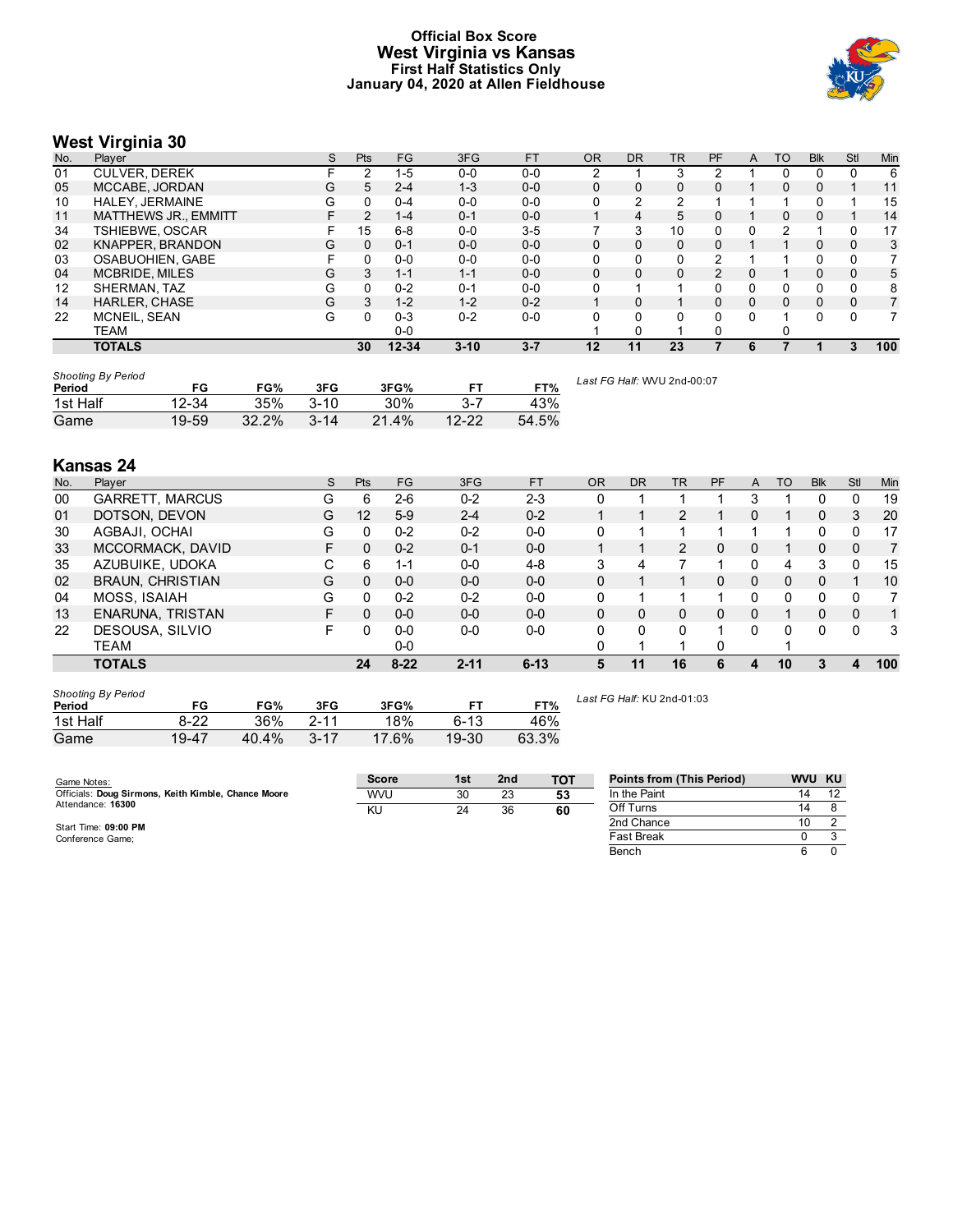#### **Official Play-By-Play West Virginia vs Kansas First Half January 04, 2020 at Allen Fieldhouse**



# **Period 1**

<mark>Starters<u>:</u></u><br>West Virginia: 1 CULVER,DEREK (F); 5 MCCABE,JORDAN (G); 10 HALEY,JERMAINE (G); 11 MATTHEWS JR.,EMMITT (F); 34 TSHIEBWE,OSCAR (F);<br>**Kansas**: 0 GARRETT,MARCUS (G); 1 DOTSON,DEVON (G); 30 AGBAJI,OCHAI (G); 33 MC</mark>

| <b>Time</b>    | <b>VISITORS: West Virginia</b>                             | <b>Score</b> | <b>Margin</b>  | <b>HOME: Kansas</b>                    |
|----------------|------------------------------------------------------------|--------------|----------------|----------------------------------------|
| 19:31          |                                                            |              |                | MISSED 3PTR by MCCORMACK, DAVID        |
| 19:29          |                                                            |              |                | REBOUND (OFF) by MCCORMACK, DAVID      |
| 19:29          |                                                            |              |                | TURNOVER by TEAM                       |
| 19:21          | MISSED JUMPER by CULVER, DEREK                             |              |                |                                        |
| 19:16          | REBOUND (OFF) by CULVER, DEREK                             |              |                |                                        |
| 19:09          | GOOD! JUMPER by MCCABE, JORDAN [PNT]                       | $0 - 2$      | V <sub>2</sub> |                                        |
| 18:49          |                                                            |              |                | FOUL by AZUBUIKE, UDOKA [PNT]          |
| 18:49          |                                                            |              |                | TURNOVER by AZUBUIKE, UDOKA [PNT]      |
| 18:25<br>18:22 | MISSED LAYUP by TSHIEBWE, OSCAR [PNT]                      |              |                | REBOUND (DEF) by DOTSON, DEVON         |
| 18:15          |                                                            | $3 - 2$      | H <sub>1</sub> | GOOD! 3PTR by DOTSON, DEVON            |
| 17:59          | GOOD! JUMPER by CULVER, DEREK                              | $3 - 4$      | V <sub>1</sub> |                                        |
| 17:47          |                                                            |              |                | MISSED LAYUP by DOTSON, DEVON          |
| 17:44          | REBOUND (DEF) by MATTHEWS JR., EMMITT                      |              |                |                                        |
| 17:38          | TURNOVER by TSHIEBWE, OSCAR [PNT]                          |              |                |                                        |
| 17:13          | FOUL by CULVER, DEREK [PNT]                                |              |                |                                        |
| 17:13          |                                                            |              |                | MISSED FT by AZUBUIKE, UDOKA           |
| 17:13          |                                                            |              |                | REBOUND (DEADB) by TEAM                |
| 17:13          | SUB OUT: CULVER, DEREK                                     |              |                |                                        |
| 17:13          | SUB IN: OSABUOHIEN, GABE                                   |              |                |                                        |
| 17:13          |                                                            | $4 - 4$      | T              | GOOD! FT by AZUBUIKE, UDOKA            |
| 16:57          | MISSED JUMPER by MATTHEWS JR., EMMITT                      |              |                |                                        |
| 16:53          | REBOUND (OFF) by TSHIEBWE, OSCAR                           |              |                |                                        |
| 16:52          | MISSED LAYUP by TSHIEBWE, OSCAR                            |              |                |                                        |
| 16:49          |                                                            |              |                | REBOUND (DEF) by MCCORMACK, DAVID      |
| 16:43          |                                                            |              |                | TURNOVER by AGBAJI, OCHAI              |
| 16:17<br>16:17 | GOOD! LAYUP by TSHIEBWE, OSCAR<br>ASSIST by MCCABE, JORDAN | $4 - 6$      | V <sub>2</sub> |                                        |
| 16:05          |                                                            |              |                | TURNOVER by AZUBUIKE, UDOKA [PNT]      |
| 16:04          | SUB OUT: TSHIEBWE, OSCAR                                   |              |                |                                        |
| 16:04          | SUB IN: CULVER, DEREK                                      |              |                |                                        |
| 15:51          | GOOD! DUNK by MATTHEWS JR., EMMITT                         | $4 - 8$      | V <sub>4</sub> |                                        |
| 15:51          | ASSIST by CULVER, DEREK                                    |              |                |                                        |
| 15:30          |                                                            |              |                | MISSED 3PTR by AGBAJI, OCHAI           |
| 15:26          | REBOUND (DEF) by MATTHEWS JR., EMMITT                      |              |                |                                        |
| 15:21          | TURNOVER by OSABUOHIEN, GABE                               |              |                |                                        |
| 15:21          | <b>TIMEOUT MEDIA</b>                                       |              |                |                                        |
| 15:21          |                                                            |              |                | SUB OUT: MCCORMACK, DAVID              |
| 15:21          |                                                            |              |                | SUB IN: MOSS, ISAIAH                   |
| 15:03          |                                                            |              |                | MISSED LAYUP by GARRETT, MARCUS        |
| 15:01          |                                                            |              |                | REBOUND (OFF) by AZUBUIKE, UDOKA       |
| 15:01          | FOUL by CULVER, DEREK                                      |              |                |                                        |
| 15:01          |                                                            |              |                | MISSED FT by AZUBUIKE, UDOKA           |
| 15:01          |                                                            |              |                | REBOUND (DEADB) by TEAM                |
| 15:01<br>15:01 | SUB OUT: CULVER, DEREK<br>SUB IN: TSHIEBWE, OSCAR          |              |                |                                        |
| 15:01          |                                                            |              |                | MISSED FT by AZUBUIKE, UDOKA           |
| 15:00          | REBOUND (DEF) by HALEY, JERMAINE                           |              |                |                                        |
| 14:34          | MISSED 3PTR by MCCABE, JORDAN                              |              |                |                                        |
| 14:34          |                                                            |              |                | BLOCK by AZUBUIKE, UDOKA               |
| 14:29          |                                                            |              |                | REBOUND (DEF) by AZUBUIKE, UDOKA       |
| 14:27          | FOUL by HALEY, JERMAINE [PNT]                              |              |                |                                        |
| 14:27          |                                                            | $5 - 8$      | V <sub>3</sub> | GOOD! FT by AZUBUIKE, UDOKA [FB]       |
| 14:27          | SUB OUT: MCCABE, JORDAN                                    |              |                |                                        |
| 14:27          | SUB IN: MCBRIDE, MILES                                     |              |                |                                        |
| 14:26          |                                                            |              |                | MISSED FT by AZUBUIKE, UDOKA [FB]      |
| 14:25          | REBOUND (DEF) by MATTHEWS JR., EMMITT                      |              |                |                                        |
| 14:02          | MISSED JUMPER by HALEY, JERMAINE                           |              |                |                                        |
| 14:00          | REBOUND (OFF) by TEAM                                      |              |                |                                        |
| 13:47          | GOOD! 3PTR by MCBRIDE, MILES                               | $5 - 11$     | $V_6$          |                                        |
| 13:34          |                                                            |              |                | MISSED JUMPER by DOTSON, DEVON         |
| 13:32          |                                                            |              |                | REBOUND (OFF) by DOTSON, DEVON         |
| 13:30          |                                                            |              |                | MISSED 3PTR by GARRETT, MARCUS         |
| 13:25          | REBOUND (DEF) by HALEY, JERMAINE                           |              |                |                                        |
| 13:23          | MISSED LAYUP by HALEY, JERMAINE [PNT]                      |              |                |                                        |
| 13:19          | REBOUND (OFF) by TSHIEBWE, OSCAR                           |              |                |                                        |
| 13:19<br>13:19 | GOOD! LAYUP by TSHIEBWE, OSCAR                             | $5 - 13$     | $V_8$          |                                        |
| 13:19          |                                                            |              |                | TIMEOUT 30SEC<br>SUB OUT: MOSS, ISAIAH |
| 13:19          |                                                            |              |                | SUB OUT: AZUBUIKE, UDOKA               |
|                |                                                            |              |                |                                        |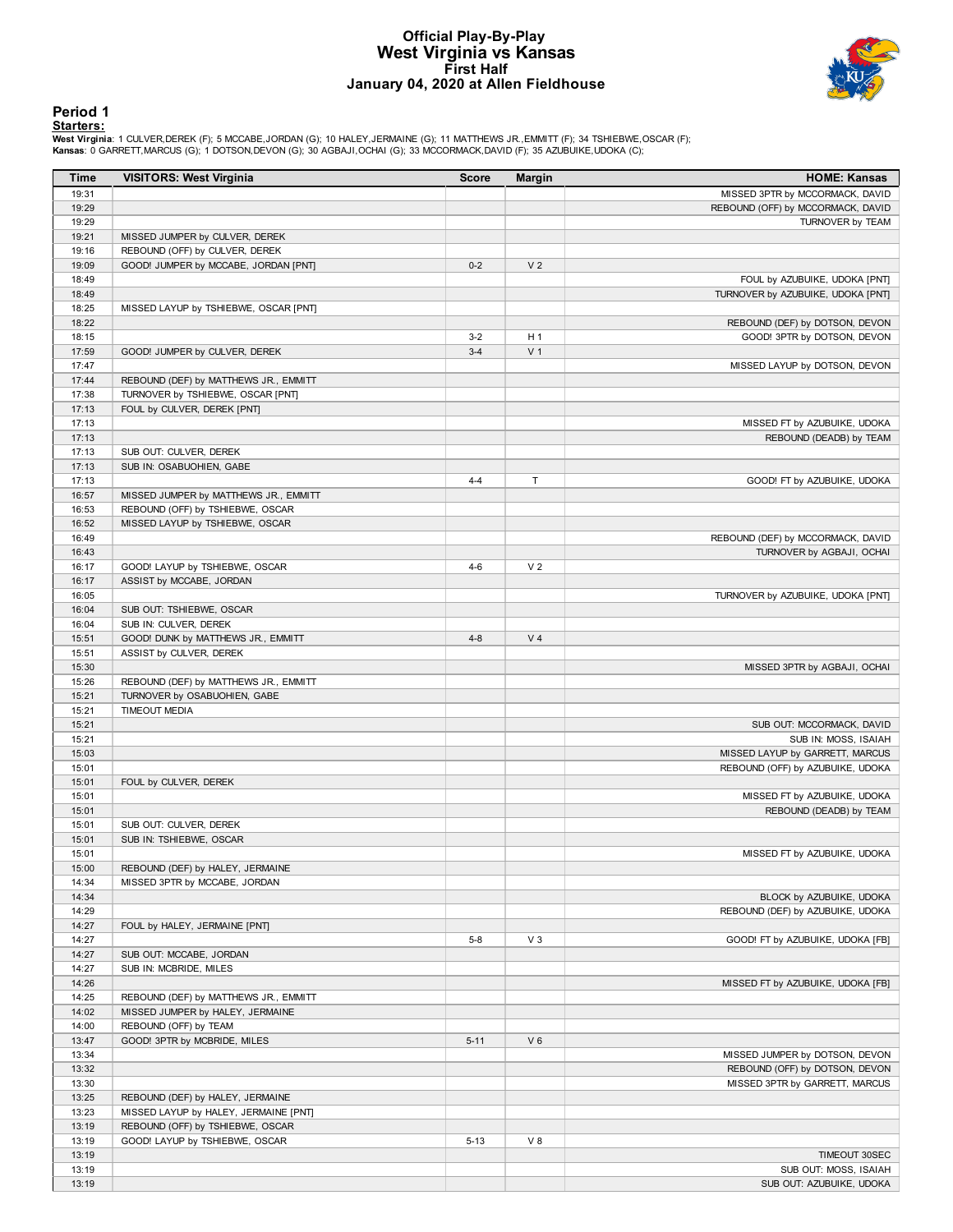| Time           | <b>VISITORS: West Virginia</b>                         | <b>Score</b> | <b>Margin</b>  | <b>HOME: Kansas</b>               |
|----------------|--------------------------------------------------------|--------------|----------------|-----------------------------------|
| 13:19          |                                                        |              |                | SUB IN: BRAUN, CHRISTIAN          |
| 13:19          |                                                        |              |                | SUB IN: DESOUSA, SILVIO           |
| 13:19          | SUB OUT: HALEY, JERMAINE                               |              |                |                                   |
| 13:19          | SUB OUT: MATTHEWS JR., EMMITT                          |              |                |                                   |
| 13:19          | SUB IN: HARLER, CHASE                                  |              |                |                                   |
| 13:19<br>13:02 | SUB IN: MCNEIL, SEAN                                   | $7 - 13$     | $V_6$          | GOOD! LAYUP by DOTSON, DEVON      |
| 13:02          |                                                        |              |                | ASSIST by GARRETT, MARCUS         |
| 12:50          |                                                        |              |                | FOUL by GARRETT, MARCUS [PNT]     |
| 12:50          | MISSED FT by TSHIEBWE, OSCAR                           |              |                |                                   |
| 12:50          | REBOUND (DEADB) by TEAM                                |              |                |                                   |
| 12:50          | GOOD! FT by TSHIEBWE, OSCAR                            | $7 - 14$     | V <sub>7</sub> |                                   |
| 12:32          |                                                        |              |                | TURNOVER by GARRETT, MARCUS       |
| 12:13          | GOOD! 3PTR by HARLER, CHASE                            | $7 - 17$     | $V$ 10         |                                   |
| 12:13          | ASSIST by OSABUOHIEN, GABE                             |              |                |                                   |
| 11:56          |                                                        |              |                | MISSED 3PTR by GARRETT, MARCUS    |
| 11:52          | REBOUND (DEF) by TSHIEBWE, OSCAR                       |              |                |                                   |
| 11:39          | TURNOVER by TSHIEBWE, OSCAR                            |              |                |                                   |
| 11:39          |                                                        |              |                | STEAL by BRAUN, CHRISTIAN         |
| 11:31          | FOUL by MCBRIDE, MILES                                 |              |                |                                   |
| 11:31<br>11:31 | <b>TIMEOUT MEDIA</b>                                   |              |                | MISSED FT by DOTSON, DEVON [FB]   |
| 11:31          |                                                        |              |                | REBOUND (DEADB) by TEAM           |
| 11:31          |                                                        |              |                | MISSED FT by DOTSON, DEVON [FB]   |
| 11:29          | REBOUND (DEF) by TSHIEBWE, OSCAR                       |              |                |                                   |
| 11:29          |                                                        |              |                | FOUL by DESOUSA, SILVIO           |
| 11:10          | TURNOVER by MCBRIDE, MILES                             |              |                |                                   |
| 11:10          |                                                        |              |                | STEAL by DOTSON, DEVON            |
| 10:47          | FOUL by OSABUOHIEN, GABE                               |              |                |                                   |
| 10:47          |                                                        |              |                | MISSED FT by GARRETT, MARCUS      |
| 10:47          |                                                        |              |                | REBOUND (DEADB) by TEAM           |
| 10:47          |                                                        | $8 - 17$     | V <sub>9</sub> | GOOD! FT by GARRETT, MARCUS       |
| 10:26          | MISSED JUMPER by MCNEIL, SEAN                          |              |                |                                   |
| 10:23          |                                                        |              |                | REBOUND (DEF) by BRAUN, CHRISTIAN |
| 10:16          |                                                        | $10 - 17$    | V <sub>7</sub> | GOOD! LAYUP by GARRETT, MARCUS    |
| 10:16<br>10:16 | FOUL by OSABUOHIEN, GABE                               |              |                | SUB OUT: DESOUSA, SILVIO          |
| 10:16          |                                                        |              |                | SUB IN: AZUBUIKE, UDOKA           |
| 10:16          | SUB OUT: OSABUOHIEN, GABE                              |              |                |                                   |
| 10:16          | SUB IN: HALEY, JERMAINE                                |              |                |                                   |
| 10:16          |                                                        | $11 - 17$    | $V_6$          | GOOD! FT by GARRETT, MARCUS       |
| 10:16          |                                                        |              |                | SUB OUT: GARRETT, MARCUS          |
| 10:16          |                                                        |              |                | SUB IN: MOSS, ISAIAH              |
| 09:55          | MISSED JUMPER by HALEY, JERMAINE [PNT]                 |              |                |                                   |
| 09:51          | REBOUND (OFF) by TSHIEBWE, OSCAR                       |              |                |                                   |
| 09:46          | TURNOVER by MCNEIL, SEAN                               |              |                |                                   |
| 09:46          |                                                        |              |                | STEAL by DOTSON, DEVON            |
| 09:28          |                                                        |              |                | MISSED 3PTR by MOSS, ISAIAH       |
| 09:25          |                                                        |              |                | REBOUND (OFF) by AZUBUIKE, UDOKA  |
| 09:25<br>09:25 | FOUL by MCBRIDE, MILES [PNT]<br>SUB OUT: HARLER, CHASE |              |                |                                   |
| 09:25          | SUB OUT: MCNEIL, SEAN                                  |              |                |                                   |
| 09:25          | SUB IN: MATTHEWS JR., EMMITT                           |              |                |                                   |
| 09:25          | SUB IN: SHERMAN, TAZ                                   |              |                |                                   |
| 09:25          |                                                        | $12 - 17$    | V <sub>5</sub> | GOOD! FT by AZUBUIKE, UDOKA       |
| 09:25          |                                                        | $13 - 17$    | V <sub>4</sub> | GOOD! FT by AZUBUIKE, UDOKA       |
| 09:25          | SUB OUT: MCBRIDE, MILES                                |              |                |                                   |
| 09:25          | SUB IN: KNAPPER, BRANDON                               |              |                |                                   |
| 09:15          | MISSED LAYUP by KNAPPER, BRANDON [PNT]                 |              |                |                                   |
| 09:15          |                                                        |              |                | BLOCK by AZUBUIKE, UDOKA          |
| 09:10          |                                                        |              |                | REBOUND (DEF) by AGBAJI, OCHAI    |
| 09:05          |                                                        |              |                | MISSED 3PTR by AGBAJI, OCHAI      |
| 09:01          |                                                        |              |                | REBOUND (OFF) by AZUBUIKE, UDOKA  |
| 09:00          |                                                        |              |                | TURNOVER by AZUBUIKE, UDOKA [PNT] |
| 09:00          |                                                        |              |                | SUB OUT: AGBAJI, OCHAI            |
| 09:00<br>08:31 | GOOD! JUMPER by TSHIEBWE, OSCAR [PNT]                  | 13-19        | $V_6$          | SUB IN: GARRETT, MARCUS           |
| 08:31          | ASSIST by KNAPPER, BRANDON                             |              |                |                                   |
| 08:02          |                                                        |              |                | TURNOVER by AZUBUIKE, UDOKA [PNT] |
| 08:02          | STEAL by HALEY, JERMAINE                               |              |                |                                   |
| 07:57          | MISSED LAYUP by HALEY, JERMAINE                        |              |                |                                   |
| 07:56          | REBOUND (OFF) by TSHIEBWE, OSCAR                       |              |                |                                   |
| 07:56          | GOOD! LAYUP by TSHIEBWE, OSCAR                         | 13-21        | V 8            |                                   |
| 07:56          |                                                        |              |                | FOUL by MOSS, ISAIAH              |
| 07:56          | <b>TIMEOUT MEDIA</b>                                   |              |                |                                   |
| 07:56          |                                                        |              |                | SUB OUT: MOSS, ISAIAH             |
| 07:56          |                                                        |              |                | SUB IN: ENARUNA, TRISTAN          |
| 07:56          | GOOD! FT by TSHIEBWE, OSCAR                            | 13-22        | V <sub>9</sub> |                                   |
| 07:40<br>07:40 |                                                        |              |                | TURNOVER by ENARUNA, TRISTAN      |
|                | STEAL by MATTHEWS JR., EMMITT                          |              |                |                                   |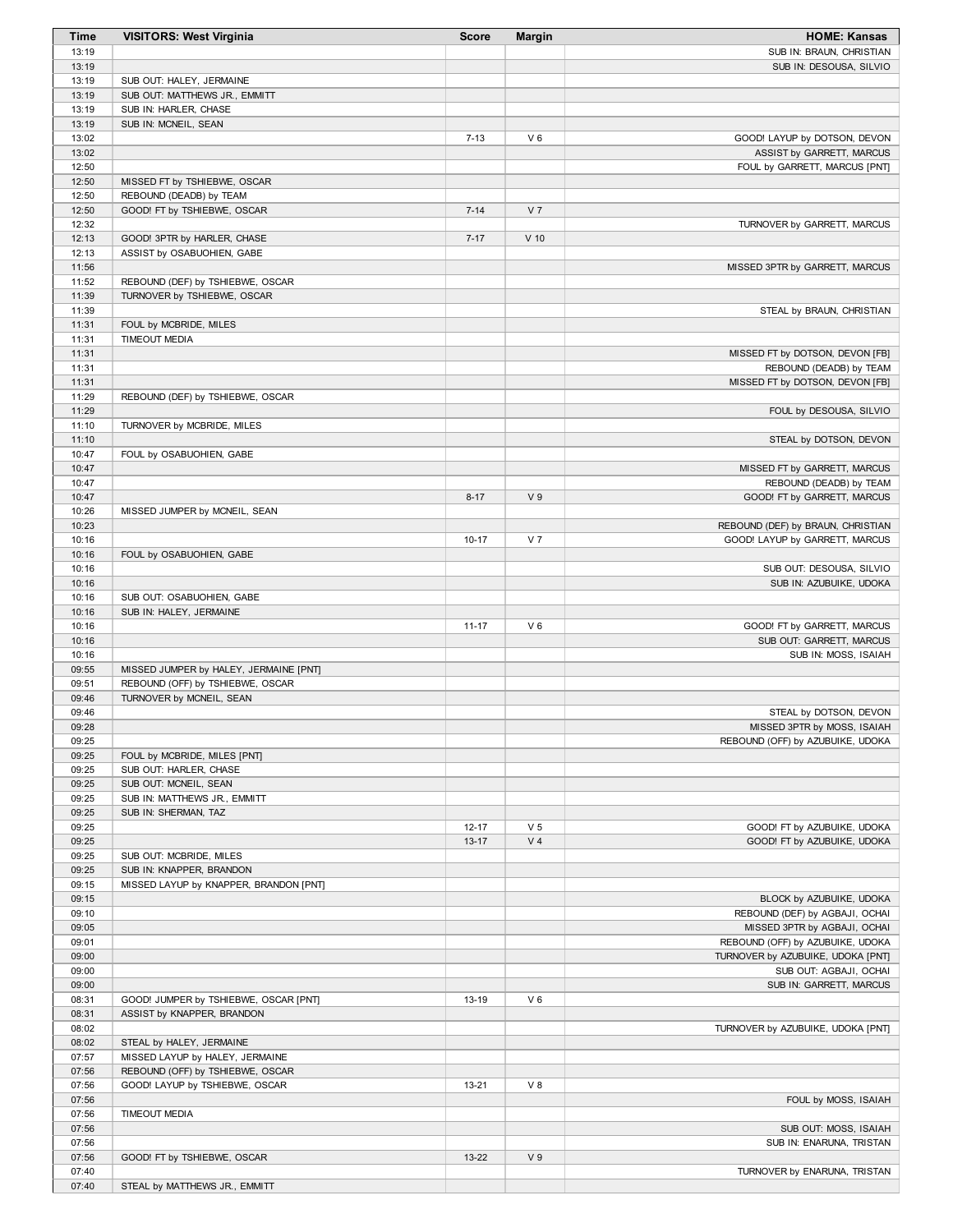| Time           | <b>VISITORS: West Virginia</b>                                       | <b>Score</b> | <b>Margin</b>  | <b>HOME: Kansas</b>                              |
|----------------|----------------------------------------------------------------------|--------------|----------------|--------------------------------------------------|
| 07:34          | MISSED LAYUP by MATTHEWS JR., EMMITT [PNT]                           |              |                |                                                  |
| 07:34<br>07:30 | REBOUND (OFF) by TSHIEBWE, OSCAR                                     |              |                | BLOCK by AZUBUIKE, UDOKA                         |
| 07:26          | MISSED JUMPER by SHERMAN, TAZ                                        |              |                |                                                  |
| 07:23          | REBOUND (OFF) by TSHIEBWE, OSCAR                                     |              |                |                                                  |
| 07:11          | TURNOVER by KNAPPER, BRANDON                                         |              |                |                                                  |
| 06:52          |                                                                      | 15-22        | V <sub>7</sub> | GOOD! JUMPER by GARRETT, MARCUS [PNT]            |
| 06:46          |                                                                      |              |                | SUB OUT: ENARUNA, TRISTAN                        |
| 06:46          |                                                                      |              |                | SUB IN: AGBAJI, OCHAI                            |
| 06:46          | SUB OUT: KNAPPER, BRANDON                                            |              |                |                                                  |
| 06:46<br>06:35 | SUB IN: MCCABE, JORDAN<br>GOOD! JUMPER by TSHIEBWE, OSCAR            | 15-24        | V <sub>9</sub> |                                                  |
| 06:35          | ASSIST by MATTHEWS JR., EMMITT                                       |              |                |                                                  |
| 06:18          |                                                                      |              |                | MISSED 3PTR by DOTSON, DEVON                     |
| 06:14          | REBOUND (DEF) by SHERMAN, TAZ                                        |              |                |                                                  |
| 06:05          | TURNOVER by HALEY, JERMAINE                                          |              |                |                                                  |
| 06:05          |                                                                      |              |                | STEAL by DOTSON, DEVON                           |
| 06:01          |                                                                      | $17 - 24$    | V <sub>7</sub> | GOOD! LAYUP by DOTSON, DEVON [FB]                |
| 06:01<br>05:28 |                                                                      |              |                | ASSIST by AGBAJI, OCHAI<br>FOUL by DOTSON, DEVON |
| 05:28          | MISSED FT by TSHIEBWE, OSCAR                                         |              |                |                                                  |
| 05:28          | REBOUND (DEADB) by TEAM                                              |              |                |                                                  |
| 05:28          |                                                                      |              |                | SUB OUT: AZUBUIKE, UDOKA                         |
| 05:28          |                                                                      |              |                | SUB IN: MCCORMACK, DAVID                         |
| 05:28          | GOOD! FT by TSHIEBWE, OSCAR                                          | 17-25        | $V_8$          |                                                  |
| 05:10          |                                                                      | $20 - 25$    | V <sub>5</sub> | GOOD! 3PTR by DOTSON, DEVON                      |
| 05:10          |                                                                      |              |                | ASSIST by GARRETT, MARCUS                        |
| 04:52<br>04:25 | GOOD! DUNK by TSHIEBWE, OSCAR                                        | 20-27        | V <sub>7</sub> | TURNOVER by MCCORMACK, DAVID                     |
| 04:25          | STEAL by MCCABE, JORDAN                                              |              |                |                                                  |
| 04:18          | MISSED 3PTR by MATTHEWS JR., EMMITT                                  |              |                |                                                  |
| 04:15          | REBOUND (OFF) by TSHIEBWE, OSCAR                                     |              |                |                                                  |
| 04:14          | MISSED 3PTR by SHERMAN, TAZ                                          |              |                |                                                  |
| 04:10          |                                                                      |              |                | REBOUND (DEF) by GARRETT, MARCUS                 |
| 03:48          |                                                                      |              |                | MISSED JUMPER by MCCORMACK, DAVID [PNT]          |
| 03:44          | REBOUND (DEF) by MATTHEWS JR., EMMITT                                |              |                |                                                  |
| 03:36          | GOOD! 3PTR by MCCABE, JORDAN                                         | 20-30        | $V$ 10         |                                                  |
| 03:36<br>03:34 | ASSIST by HALEY, JERMAINE                                            |              |                | TIMEOUT 30SEC                                    |
| 03:34          |                                                                      |              |                | SUB OUT: BRAUN, CHRISTIAN                        |
| 03:34          |                                                                      |              |                | SUB OUT: MCCORMACK, DAVID                        |
| 03:34          |                                                                      |              |                | SUB IN: MOSS, ISAIAH                             |
| 03:34          |                                                                      |              |                | SUB IN: AZUBUIKE, UDOKA                          |
| 03:34          | SUB OUT: HALEY, JERMAINE                                             |              |                |                                                  |
| 03:34          | SUB OUT: MATTHEWS JR., EMMITT                                        |              |                |                                                  |
| 03:34<br>03:34 | SUB OUT: TSHIEBWE, OSCAR<br>SUB IN: CULVER, DEREK                    |              |                |                                                  |
| 03:34          | SUB IN: HARLER, CHASE                                                |              |                |                                                  |
| 03:34          | SUB IN: MCNEIL, SEAN                                                 |              |                |                                                  |
| 03:20          |                                                                      |              |                | MISSED 3PTR by MOSS, ISAIAH                      |
| 03:16          | REBOUND (DEF) by CULVER, DEREK                                       |              |                |                                                  |
| 02:54          | MISSED JUMPER by CULVER, DEREK                                       |              |                |                                                  |
| 02:49          |                                                                      |              |                | REBOUND (DEF) by MOSS, ISAIAH                    |
| 02:39          |                                                                      | 22-30        | V8             | GOOD! LAYUP by DOTSON, DEVON                     |
| 02:28<br>02:24 | MISSED JUMPER by CULVER, DEREK                                       |              |                | REBOUND (DEF) by AZUBUIKE, UDOKA                 |
| 02:13          |                                                                      | 24-30        | $V_6$          | GOOD! DUNK by AZUBUIKE, UDOKA                    |
| 02:13          |                                                                      |              |                | ASSIST by GARRETT, MARCUS                        |
| 01:43          | MISSED 3PTR by MCCABE, JORDAN                                        |              |                |                                                  |
| 01:39          | REBOUND (OFF) by CULVER, DEREK                                       |              |                |                                                  |
| 01:37          | MISSED JUMPER by CULVER, DEREK                                       |              |                |                                                  |
| 01:35          | REBOUND (OFF) by HARLER, CHASE                                       |              |                |                                                  |
| 01:34          |                                                                      |              |                | FOUL by AGBAJI, OCHAI                            |
| 01:34          | MISSED FT by HARLER, CHASE                                           |              |                |                                                  |
| 01:34<br>01:34 | REBOUND (DEADB) by TEAM<br>SUB OUT: CULVER, DEREK                    |              |                |                                                  |
| 01:34          | SUB OUT: MCCABE, JORDAN                                              |              |                |                                                  |
| 01:34          | SUB OUT: SHERMAN, TAZ                                                |              |                |                                                  |
| 01:34          | SUB IN: HALEY, JERMAINE                                              |              |                |                                                  |
| 01:34          | SUB IN: MATTHEWS JR., EMMITT                                         |              |                |                                                  |
| 01:34          | SUB IN: TSHIEBWE, OSCAR                                              |              |                |                                                  |
| 01:34          | MISSED FT by HARLER, CHASE                                           |              |                |                                                  |
| 01:32          |                                                                      |              |                | REBOUND (DEF) by AZUBUIKE, UDOKA                 |
| 01:16          |                                                                      |              |                | TURNOVER by DOTSON, DEVON                        |
| 00:58<br>00:54 | MISSED 3PTR by MCNEIL, SEAN<br>REBOUND (OFF) by MATTHEWS JR., EMMITT |              |                |                                                  |
| 00:51          | MISSED 3PTR by MCNEIL, SEAN                                          |              |                |                                                  |
| 00:48          |                                                                      |              |                | REBOUND (DEF) by TEAM                            |
| 00:32          |                                                                      |              |                | MISSED LAYUP by GARRETT, MARCUS                  |
| 00:32          | BLOCK by TSHIEBWE, OSCAR                                             |              |                |                                                  |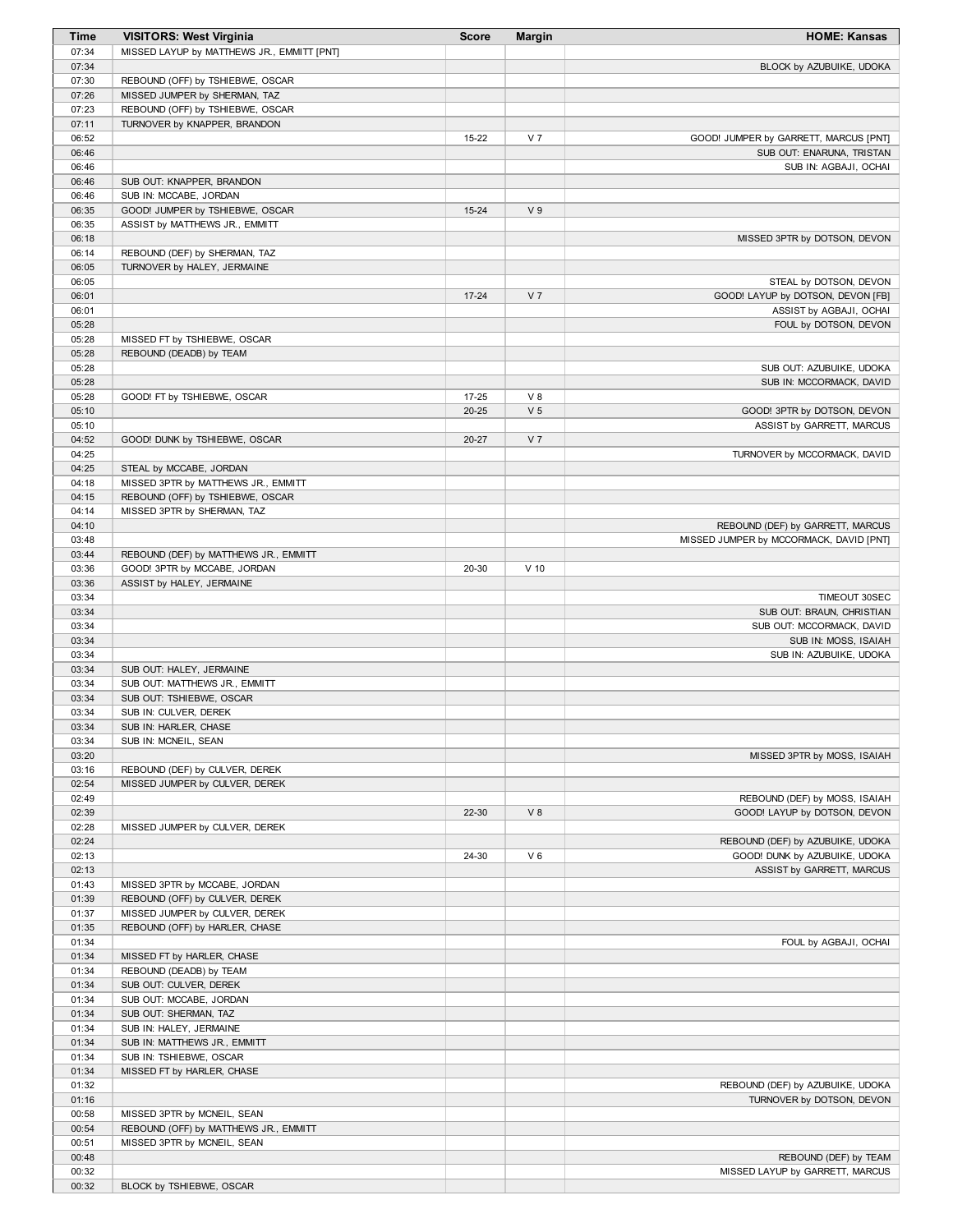| <b>Time</b> | <b>VISITORS: West Virginia</b>   | <b>Score</b> | <b>Margin</b> | <b>HOME: Kansas</b>              |
|-------------|----------------------------------|--------------|---------------|----------------------------------|
| 00:29       | REBOUND (DEF) by TSHIEBWE, OSCAR |              |               |                                  |
| 00:24       | TIMEOUT 30SEC                    |              |               |                                  |
| 00:24       |                                  |              |               | SUB OUT: MOSS, ISAIAH            |
| 00:24       |                                  |              |               | SUB IN: BRAUN, CHRISTIAN         |
| 00:24       | SUB OUT: HALEY, JERMAINE         |              |               |                                  |
| 00:24       | SUB IN: MCCABE, JORDAN           |              |               |                                  |
| 00:10       | MISSED 3PTR by HARLER, CHASE     |              |               |                                  |
| 00:07       |                                  |              |               | REBOUND (DEF) by AZUBUIKE, UDOKA |
| 00:03       |                                  |              |               | MISSED 3PTR by DOTSON, DEVON     |
| 00:00       | REBOUND (DEADB) by TEAM          |              |               |                                  |

## **West Virginia 30, Kansas 24**

| <b>Points from (This Period)</b> | <b>WVU</b> | κu |
|----------------------------------|------------|----|
| In the Paint                     | 14         | 12 |
| Off Turns                        | 14         |    |
| 2nd Chance                       | 10         |    |
| <b>Fast Break</b>                |            |    |
| Bench                            |            |    |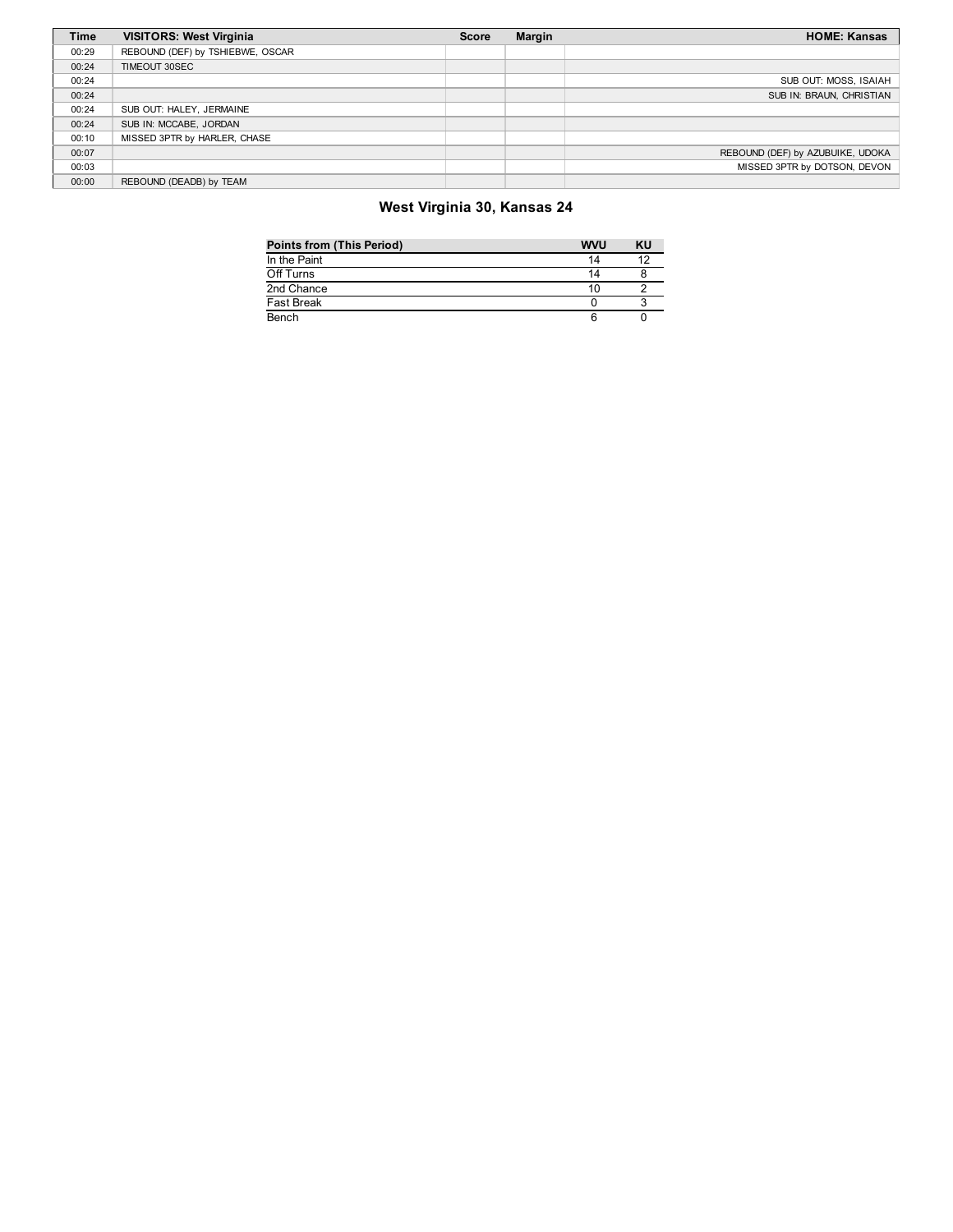#### **Official Box Score West Virginia vs Kansas Second Half Statistics Only January 04, 2020 at Allen Fieldhouse**



# **West Virginia 23**

| No. | Player                      | S | Pts             | FG       | 3FG     | <b>FT</b> | <b>OR</b> | <b>DR</b>      | TR            | PF | A            | <b>TO</b> | <b>Blk</b> | Stl | Min            |
|-----|-----------------------------|---|-----------------|----------|---------|-----------|-----------|----------------|---------------|----|--------------|-----------|------------|-----|----------------|
| 01  | <b>CULVER, DEREK</b>        |   | 3               | $0 - 1$  | $0-0$   | $3-5$     | 5         |                |               |    |              |           |            |     | 15             |
| 05  | MCCABE, JORDAN              | G | $\overline{2}$  | $1 - 1$  | $0-0$   | $0-0$     | 0         | 0              | 0             |    | 0            |           | 0          | 0   | 5              |
| 10  | HALEY, JERMAINE             | G | 2               | $1 - 1$  | $0-0$   | $0-0$     | 0         | 0              | 0             | n  |              |           |            | 0   | 8              |
| 11  | <b>MATTHEWS JR., EMMITT</b> |   | 0               | $0 - 4$  | $0 - 1$ | $0-0$     |           | $\Omega$       |               | 0  | 0            |           | 0          | 0   | 15             |
| 34  | TSHIEBWE, OSCAR             |   | 2               | $0 - 2$  | $0-0$   | $2 - 4$   |           | 6              |               | 3  |              |           |            |     | 18             |
| 02  | KNAPPER, BRANDON            | G | 0               | $0 - 1$  | $0 - 1$ | $0-0$     | 0         | $\Omega$       | 0             | 0  | 0            |           | 0          | 0   | $\overline{2}$ |
| 03  | OSABUOHIEN, GABE            |   |                 | $0 - 0$  | $0-0$   | $0-0$     | 0         | 0              |               |    |              |           |            |     | 6              |
| 04  | MCBRIDE, MILES              | G | 10 <sup>°</sup> | $3 - 10$ | $0 - 2$ | $4 - 6$   | 0         | $\overline{2}$ | $\mathcal{P}$ |    |              |           |            |     | 15             |
| 12  | SHERMAN, TAZ                | G | 4               | $2 - 4$  | $0-0$   | $0-0$     | 0         | 0              | <sup>0</sup>  | ົ  |              |           | 0          |     | 5              |
| 14  | HARLER, CHASE               | G | 0               | $0 - 1$  | $0-0$   | $0-0$     | 0         | $\Omega$       | <sup>0</sup>  |    | 0            |           | 0          | 0   | 4              |
| 22  | MCNEIL, SEAN                | G | 0               | $0 - 0$  | $0-0$   | $0-0$     | 0         | $\Omega$       |               |    | <sup>0</sup> |           | 0          |     | 5              |
|     | <b>TEAM</b>                 |   |                 | 0-0      |         |           |           |                | ◠             |    |              |           |            |     |                |
|     | <b>TOTALS</b>               |   | 23              | $7 - 25$ | $0 - 4$ | $9 - 15$  | 9         | $12 \,$        | 21            | 11 |              | g         | 3          | 2   | 99             |

#### *Shooting By Period*

| <b>Shooting By Period</b> |       |       |          |       |           |       | Last FG Half: WVU - |
|---------------------------|-------|-------|----------|-------|-----------|-------|---------------------|
| Period                    | FG    | FG%   | 3FG      | 3FG%  |           | FT%   |                     |
| 2nd Half                  | 7-25  | 28%   | ∩-4      | 00%   | 9-15      | 60%   |                     |
| Game                      | 19-59 | 32.2% | $3 - 14$ | 21.4% | $12 - 22$ | 54.5% |                     |

## **Kansas 36**

| No. | Player                  | S | Pts      | FG        | 3FG     | <b>FT</b> | <b>OR</b> | <b>DR</b> | <b>TR</b>     | <b>PF</b> | A            | TO | <b>Blk</b> | Stl          | Min      |
|-----|-------------------------|---|----------|-----------|---------|-----------|-----------|-----------|---------------|-----------|--------------|----|------------|--------------|----------|
| 00  | <b>GARRETT, MARCUS</b>  | G | 6        | $2 - 5$   | $0 - 1$ | $2 - 2$   |           | 0         |               | 3         | 3            |    |            | າ            | 16       |
| 01  | DOTSON, DEVON           | G | 4        | $0-6$     | $0 - 1$ | $4 - 4$   | 0         |           |               | 3         | າ            |    | 0          |              | 20       |
| 30  | AGBAJI, OCHAI           | G |          | 1-4       | $1 - 3$ | $4-6$     |           | 0         |               | າ         |              |    | 0          |              | 20       |
| 33  | MCCORMACK, DAVID        | F | 2        | $1 - 1$   | $0-0$   | $0-0$     | 0         |           |               | 0         | 0            |    | 0          | 0            | -3       |
| 35  | AZUBUIKE, UDOKA         | С | 11       | $5-5$     | $0-0$   | $1 - 2$   |           | 3         | 4             |           | U            |    | 3          |              | 17       |
| 02  | <b>BRAUN, CHRISTIAN</b> | G | 6        | $2 - 3$   | $0 - 1$ | $2-3$     |           | 3         | 4             |           |              |    | 0          |              | 20       |
| 04  | MOSS, ISAIAH            | G | 0        | $0 - 0$   | $0-0$   | $0-0$     |           | 0         | 0             |           | U            | U  | 0          | <sup>0</sup> | 0        |
| 13  | <b>ENARUNA, TRISTAN</b> | F | $\Omega$ | $0-0$     | $0-0$   | $0-0$     | 0         | 0         | $\Omega$      | O.        | 0            | U  | 0          | 0            | $\Omega$ |
| 22  | DESOUSA, SILVIO         | F |          | $0 - 1$   | $0-0$   | $0-0$     |           | и         | $\mathcal{P}$ | 2         | <sup>0</sup> |    | 0          |              | 4        |
|     | TEAM                    |   |          | $0-0$     |         |           |           |           | າ             |           |              |    |            |              |          |
|     | <b>TOTALS</b>           |   | 36       | $11 - 25$ | $1 - 6$ | $13 - 17$ | 4         | 10        | 14            | 13        |              |    | 4          | 6            | 99       |
|     |                         |   |          |           |         |           |           |           |               |           |              |    |            |              |          |

| <b>Shooting By Period</b><br>Period | FG        | FG%   | 3FG      | 3FG%  |       | FT%   | Last FG Half: KU - |
|-------------------------------------|-----------|-------|----------|-------|-------|-------|--------------------|
| 2nd Half                            | $11 - 25$ | 44%   | 1-6      | 17%   | 13-17 | 76%   |                    |
| Game                                | 19-47     | 40.4% | $3 - 17$ | 17.6% | 19-30 | 63.3% |                    |

| Game Notes:                                         | <b>Score</b> | 1st | 2 <sub>nd</sub> | <b>TOT</b> | <b>Points from (This Period)</b> | WVU KU |    |
|-----------------------------------------------------|--------------|-----|-----------------|------------|----------------------------------|--------|----|
| Officials: Doug Sirmons, Keith Kimble, Chance Moore | <b>WVU</b>   | 30  | 23              | 53         | In the Paint                     |        | 18 |
| Attendance: 16300                                   | ΚU           | 24  | 36              | 60         | Off Turns                        |        |    |
| Start Time: 09:00 PM                                |              |     |                 |            | 2nd Chance                       |        |    |
| Conference Game;                                    |              |     |                 |            | Fast Break                       |        |    |
|                                                     |              |     |                 |            | Bench                            |        |    |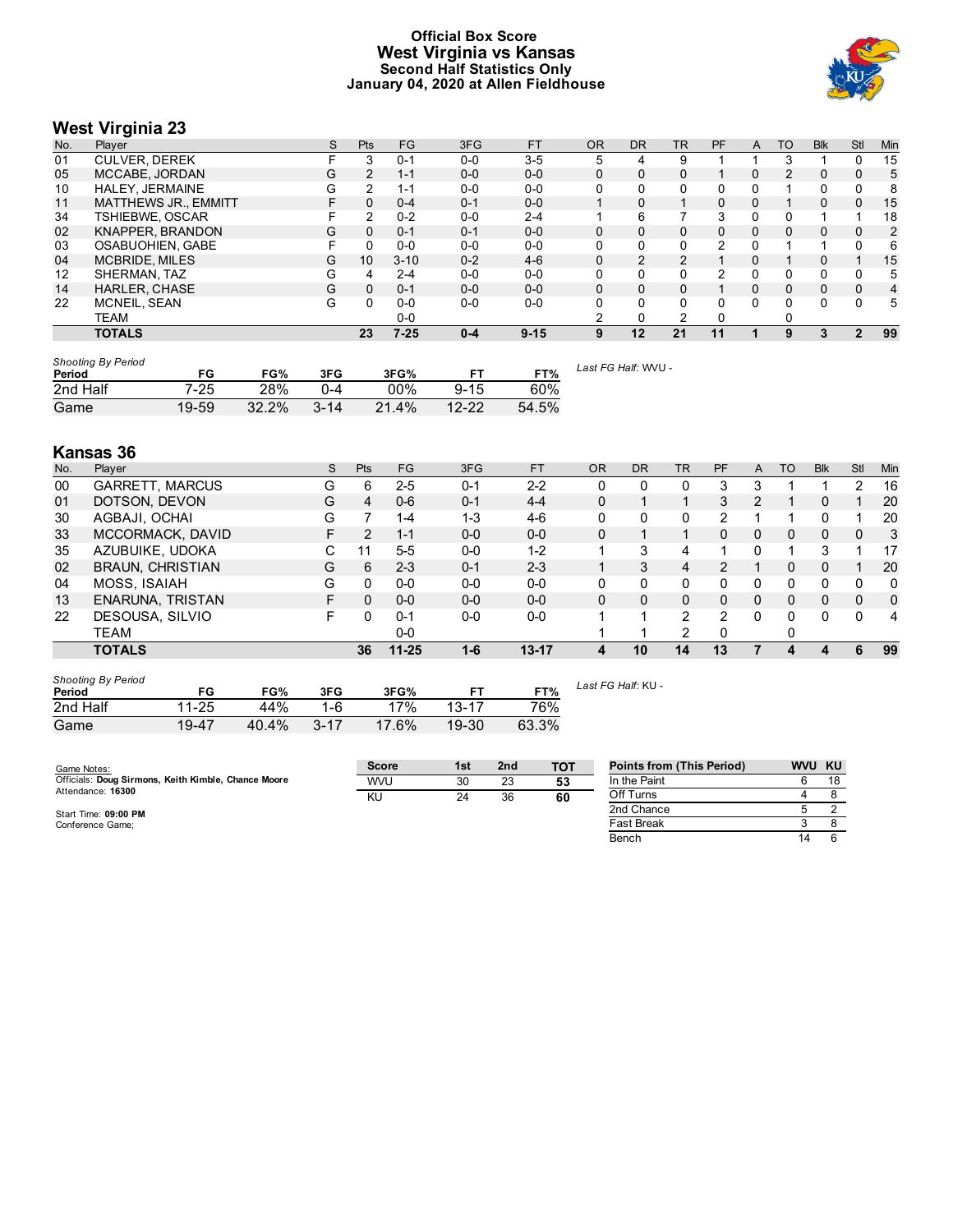#### **Official Play-By-Play West Virginia vs Kansas Second Half January 04, 2020 at Allen Fieldhouse**



# **Period 2**

<mark>Starters<u>:</u></u><br>West Virginia: 1 CULVER,DEREK (F); 5 MCCABE,JORDAN (G); 10 HALEY,JERMAINE (G); 11 MATTHEWS JR.,EMMITT (F); 34 TSHIEBWE,OSCAR (F);<br>**Kansas**: 0 GARRETT,MARCUS (G); 1 DOTSON,DEVON (G); 30 AGBAJI,OCHAI (G); 33 MC</mark>

| Time           | <b>VISITORS: West Virginia</b>        | <b>Score</b>   | <b>Margin</b>                    | <b>HOME: Kansas</b>                                                 |
|----------------|---------------------------------------|----------------|----------------------------------|---------------------------------------------------------------------|
| 20:00          | SUB OUT: HARLER, CHASE                |                |                                  |                                                                     |
| 20:00          | SUB OUT: MCNEIL, SEAN                 |                |                                  |                                                                     |
| 20:00          | SUB IN: CULVER, DEREK                 |                |                                  |                                                                     |
| 20:00          | SUB IN: HALEY, JERMAINE               |                |                                  |                                                                     |
| 19:41          | MISSED 3PTR by MATTHEWS JR., EMMITT   |                |                                  |                                                                     |
| 19:37          |                                       |                |                                  | REBOUND (DEF) by TEAM                                               |
| 19:23          |                                       | 26-30          | V <sub>4</sub>                   | GOOD! LAYUP by AZUBUIKE, UDOKA                                      |
| 19:23          |                                       |                |                                  | ASSIST by DOTSON, DEVON                                             |
| 19:23          | FOUL by MCCABE, JORDAN                |                |                                  |                                                                     |
| 19:23          |                                       |                |                                  | MISSED FT by AZUBUIKE, UDOKA                                        |
| 19:23          |                                       |                |                                  | REBOUND (OFF) by BRAUN, CHRISTIAN                                   |
| 19:23          |                                       | 28-30          | V <sub>2</sub>                   | GOOD! JUMPER by AZUBUIKE, UDOKA                                     |
| 19:23          |                                       |                |                                  | ASSIST by BRAUN, CHRISTIAN                                          |
| 19:04          | GOOD! JUMPER by MCCABE, JORDAN        | 28-32          | V <sub>4</sub>                   |                                                                     |
| 18:55          | FOUL by TSHIEBWE, OSCAR               |                |                                  |                                                                     |
| 18:55          |                                       | 29-32          | $V_3$                            | GOOD! FT by BRAUN, CHRISTIAN                                        |
| 18:55          |                                       |                |                                  | MISSED FT by BRAUN, CHRISTIAN                                       |
| 18:52          | REBOUND (DEF) by TSHIEBWE, OSCAR      |                |                                  |                                                                     |
| 18:26          | TURNOVER by HALEY, JERMAINE           |                |                                  |                                                                     |
| 18:03          |                                       |                |                                  | MISSED JUMPER by GARRETT, MARCUS [PNT]                              |
| 18:00          | REBOUND (DEF) by TSHIEBWE, OSCAR      |                |                                  |                                                                     |
| 17:55          | TURNOVER by MCCABE, JORDAN            |                |                                  |                                                                     |
| 17:55          |                                       |                |                                  | STEAL by AGBAJI, OCHAI                                              |
| 17:43          |                                       | 32-32          | $\top$                           | GOOD! 3PTR by AGBAJI, OCHAI                                         |
| 17:43          |                                       |                |                                  | ASSIST by GARRETT, MARCUS                                           |
| 17:30          | TIMEOUT 30SEC                         |                |                                  |                                                                     |
| 17:18          | MISSED LAYUP by CULVER, DEREK         |                |                                  |                                                                     |
| 17:18          |                                       |                |                                  | BLOCK by AZUBUIKE, UDOKA                                            |
| 17:13          | REBOUND (OFF) by MATTHEWS JR., EMMITT |                |                                  |                                                                     |
| 17:02          |                                       |                |                                  | FOUL by AGBAJI, OCHAI [PNT]                                         |
| 17:02          | GOOD! FT by TSHIEBWE, OSCAR           | 32-33<br>32-34 | V <sub>1</sub><br>V <sub>2</sub> |                                                                     |
| 17:02<br>16:47 | GOOD! FT by TSHIEBWE, OSCAR           |                |                                  | TURNOVER by AGBAJI, OCHAI                                           |
| 16:47          | STEAL by TSHIEBWE, OSCAR              |                |                                  |                                                                     |
| 16:31          | MISSED JUMPER by TSHIEBWE, OSCAR      |                |                                  |                                                                     |
| 16:28          | REBOUND (OFF) by CULVER, DEREK        |                |                                  |                                                                     |
| 16:26          | SUB OUT: MCCABE, JORDAN               |                |                                  |                                                                     |
| 16:26          | SUB IN: MCBRIDE, MILES                |                |                                  |                                                                     |
| 16:17          | TURNOVER by MATTHEWS JR., EMMITT      |                |                                  |                                                                     |
| 16:17          |                                       |                |                                  | STEAL by DOTSON, DEVON                                              |
| 16:13          |                                       |                |                                  | MISSED LAYUP by DOTSON, DEVON                                       |
| 16:09          | REBOUND (DEF) by TSHIEBWE, OSCAR      |                |                                  |                                                                     |
| 16:09          |                                       |                |                                  | FOUL by BRAUN, CHRISTIAN                                            |
| 15:56          | TURNOVER by MCBRIDE, MILES            |                |                                  |                                                                     |
| 15:56          |                                       |                |                                  | STEAL by GARRETT, MARCUS                                            |
| 15:56          | <b>TIMEOUT MEDIA</b>                  |                |                                  |                                                                     |
| 15:40          |                                       |                |                                  | TURNOVER by AZUBUIKE, UDOKA                                         |
| 15:22          | GOOD! LAYUP by HALEY, JERMAINE        | 32-36          | V <sub>4</sub>                   |                                                                     |
| 15:22          | ASSIST by CULVER, DEREK               |                |                                  |                                                                     |
| 14:45          |                                       |                |                                  | MISSED JUMPER by DOTSON, DEVON                                      |
| 14:43          | REBOUND (DEF) by TSHIEBWE, OSCAR      |                |                                  |                                                                     |
| 14:25          | TURNOVER by CULVER, DEREK             |                |                                  |                                                                     |
| 14:25          |                                       |                |                                  | STEAL by GARRETT, MARCUS                                            |
| 14:20          |                                       | 34-36          | V <sub>2</sub>                   | GOOD! LAYUP by GARRETT, MARCUS [FB]                                 |
| 13:48          |                                       |                |                                  | FOUL by GARRETT, MARCUS [PNT]                                       |
| 13:48          | MISSED FT by TSHIEBWE, OSCAR          |                |                                  |                                                                     |
| 13:48          | REBOUND (DEADB) by TEAM               |                |                                  |                                                                     |
| 13:48          | SUB OUT: CULVER, DEREK                |                |                                  |                                                                     |
| 13:48          | SUB OUT: HALEY, JERMAINE              |                |                                  |                                                                     |
| 13:48          | SUB IN: OSABUOHIEN, GABE              |                |                                  |                                                                     |
| 13:48          | SUB IN: HARLER, CHASE                 |                |                                  |                                                                     |
| 13:48          | MISSED FT by TSHIEBWE, OSCAR          |                |                                  |                                                                     |
| 13:47<br>13:29 |                                       | 36-36          | $\top$                           | REBOUND (DEF) by AZUBUIKE, UDOKA<br>GOOD! JUMPER by AZUBUIKE, UDOKA |
|                |                                       |                |                                  | ASSIST by GARRETT, MARCUS                                           |
| 13:29<br>13:26 | FOUL by TSHIEBWE, OSCAR               |                |                                  |                                                                     |
| 13:26          |                                       | 37-36          | H1                               | GOOD! FT by AZUBUIKE, UDOKA                                         |
| 13:08          |                                       |                |                                  | FOUL by GARRETT, MARCUS                                             |
| 13:00          | GOOD! JUMPER by MCBRIDE, MILES        | 37-38          | V <sub>1</sub>                   |                                                                     |
| 12:44          |                                       | 39-38          | H1                               | GOOD! LAYUP by BRAUN, CHRISTIAN                                     |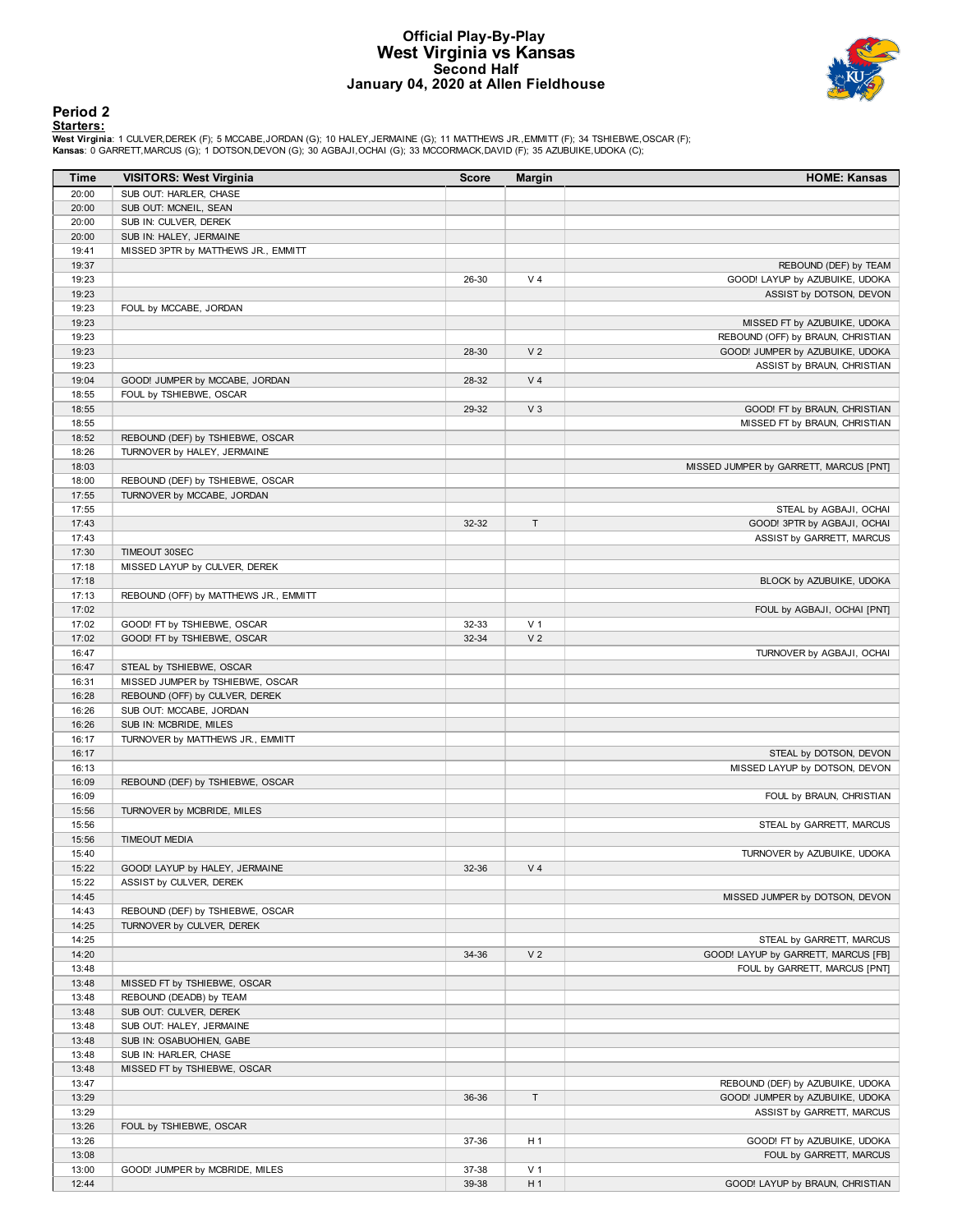| Time           | <b>VISITORS: West Virginia</b>                                         | <b>Score</b> | <b>Margin</b>  | <b>HOME: Kansas</b>               |
|----------------|------------------------------------------------------------------------|--------------|----------------|-----------------------------------|
| 12:44          | FOUL by TSHIEBWE, OSCAR                                                |              |                |                                   |
| 12:44          | SUB OUT: TSHIEBWE, OSCAR                                               |              |                |                                   |
| 12:44          | SUB IN: CULVER, DEREK                                                  |              |                |                                   |
| 12:44<br>12:21 | MISSED JUMPER by MATTHEWS JR., EMMITT                                  | 40-38        | H <sub>2</sub> | GOOD! FT by BRAUN, CHRISTIAN      |
| 12:17          | REBOUND (OFF) by CULVER, DEREK                                         |              |                |                                   |
| 12:16          | MISSED JUMPER by MCBRIDE, MILES [PNT]                                  |              |                |                                   |
| 12:12          |                                                                        |              |                | REBOUND (DEF) by BRAUN, CHRISTIAN |
| 11:58          |                                                                        |              |                | MISSED 3PTR by AGBAJI, OCHAI      |
| 11:56          | REBOUND (DEF) by CULVER, DEREK                                         |              |                |                                   |
| 11:56          |                                                                        |              |                | FOUL by BRAUN, CHRISTIAN          |
| 11:56          | <b>TIMEOUT MEDIA</b>                                                   |              |                |                                   |
| 11:56          | SUB OUT: MATTHEWS JR., EMMITT                                          |              |                |                                   |
| 11:56<br>11:35 | SUB IN: MCNEIL, SEAN                                                   |              |                |                                   |
| 11:32          | MISSED JUMPER by HARLER, CHASE                                         |              |                | REBOUND (DEF) by AZUBUIKE, UDOKA  |
| 11:19          |                                                                        |              |                | TURNOVER by GARRETT, MARCUS       |
| 11:19          | STEAL by MCBRIDE, MILES                                                |              |                |                                   |
| 11:14          | MISSED LAYUP by MCBRIDE, MILES                                         |              |                |                                   |
| 11:14          |                                                                        |              |                | BLOCK by GARRETT, MARCUS          |
| 11:09          | REBOUND (OFF) by CULVER, DEREK                                         |              |                |                                   |
| 11:08          | TURNOVER by CULVER, DEREK                                              |              |                |                                   |
| 11:08<br>10:57 | FOUL by OSABUOHIEN, GABE [PNT]                                         |              |                | STEAL by BRAUN, CHRISTIAN         |
| 10:57          |                                                                        |              |                | MISSED FT by AGBAJI, OCHAI        |
| 10:57          |                                                                        |              |                | REBOUND (DEADB) by TEAM           |
| 10:57          | SUB OUT: CULVER, DEREK                                                 |              |                |                                   |
| 10:57          | SUB IN: TSHIEBWE, OSCAR                                                |              |                |                                   |
| 10:57          |                                                                        | 41-38        | $H_3$          | GOOD! FT by AGBAJI, OCHAI         |
| 10:35          | TURNOVER by OSABUOHIEN, GABE [PNT]                                     |              |                |                                   |
| 10:35          | SUB OUT: OSABUOHIEN, GABE                                              |              |                |                                   |
| 10:35<br>10:18 | SUB IN: CULVER, DEREK                                                  |              |                |                                   |
| 10:18          | FOUL by HARLER, CHASE                                                  | 42-38        | H <sub>4</sub> | GOOD! FT by AGBAJI, OCHAI         |
| 10:18          |                                                                        | 43-38        | H <sub>5</sub> | GOOD! FT by AGBAJI, OCHAI         |
| 09:59          | MISSED JUMPER by MCBRIDE, MILES                                        |              |                |                                   |
| 09:57          | REBOUND (OFF) by CULVER, DEREK                                         |              |                |                                   |
| 09:57          |                                                                        |              |                | FOUL by AZUBUIKE, UDOKA           |
| 09:49          | MISSED JUMPER by MCBRIDE, MILES                                        |              |                |                                   |
| 09:46          |                                                                        |              |                | REBOUND (DEF) by BRAUN, CHRISTIAN |
| 09:31          |                                                                        | 45-38        | H7             | GOOD! JUMPER by AZUBUIKE, UDOKA   |
| 09:31<br>09:18 | SUB OUT: HARLER, CHASE                                                 |              |                | ASSIST by AGBAJI, OCHAI           |
| 09:18          | SUB IN: MATTHEWS JR., EMMITT                                           |              |                |                                   |
| 09:08          |                                                                        |              |                | FOUL by GARRETT, MARCUS [PNT]     |
| 09:08          |                                                                        |              |                | SUB OUT: GARRETT, MARCUS          |
| 09:08          |                                                                        |              |                | SUB IN: DESOUSA, SILVIO           |
| 09:08          | GOOD! FT by CULVER, DEREK                                              | 45-39        | H <sub>6</sub> |                                   |
| 09:08<br>09:04 | GOOD! FT by CULVER, DEREK                                              | 45-40        | H <sub>5</sub> | MISSED LAYUP by DOTSON, DEVON     |
| 09:00          | REBOUND (DEF) by TSHIEBWE, OSCAR                                       |              |                |                                   |
| 08:34          |                                                                        |              |                | FOUL by DESOUSA, SILVIO [PNT]     |
| 08:34          |                                                                        |              |                | SUB OUT: AZUBUIKE, UDOKA          |
| 08:34          |                                                                        |              |                | SUB IN: MCCORMACK, DAVID          |
| 08:34          | MISSED FT by CULVER, DEREK                                             |              |                |                                   |
| 08:31          |                                                                        |              |                | REBOUND (DEF) by DESOUSA, SILVIO  |
| 08:09          |                                                                        | 47-40        | H7             | GOOD! JUMPER by BRAUN, CHRISTIAN  |
| 07:45<br>07:45 | FOUL by CULVER, DEREK<br>TURNOVER by CULVER, DEREK                     |              |                |                                   |
| 07:45          | TIMEOUT MEDIA                                                          |              |                |                                   |
| 07:45          | SUB OUT: MCNEIL, SEAN                                                  |              |                |                                   |
| 07:45          | SUB IN: KNAPPER, BRANDON                                               |              |                |                                   |
| 07:26          |                                                                        |              |                | MISSED 3PTR by AGBAJI, OCHAI      |
| 07:22          | REBOUND (DEF) by MCBRIDE, MILES                                        |              |                |                                   |
| 07:20          |                                                                        |              |                | FOUL by AGBAJI, OCHAI [PNT]       |
| 07:20          | MISSED FT by MCBRIDE, MILES [FB]                                       |              |                |                                   |
| 07:20<br>07:20 | REBOUND (DEADB) by TEAM                                                |              |                | SUB OUT: MCCORMACK, DAVID         |
| 07:20          |                                                                        |              |                | SUB IN: AZUBUIKE, UDOKA           |
| 07:20          | GOOD! FT by MCBRIDE, MILES [FB]                                        | 47-41        | H <sub>6</sub> |                                   |
| 07:08          |                                                                        |              |                | MISSED DUNK by AGBAJI, OCHAI      |
| 07:08          | BLOCK by CULVER, DEREK                                                 |              |                |                                   |
| 07:04          |                                                                        |              |                | REBOUND (OFF) by TEAM             |
| 06:51          |                                                                        |              |                | MISSED JUMPER by DOTSON, DEVON    |
| 06:47          | REBOUND (DEF) by CULVER, DEREK                                         |              |                |                                   |
| 06:43<br>06:41 | MISSED LAYUP by MATTHEWS JR., EMMITT<br>REBOUND (OFF) by CULVER, DEREK |              |                |                                   |
| 06:41          |                                                                        |              |                | FOUL by DESOUSA, SILVIO           |
| 06:41          | MISSED FT by CULVER, DEREK                                             |              |                |                                   |
| 06:41          | REBOUND (DEADB) by TEAM                                                |              |                |                                   |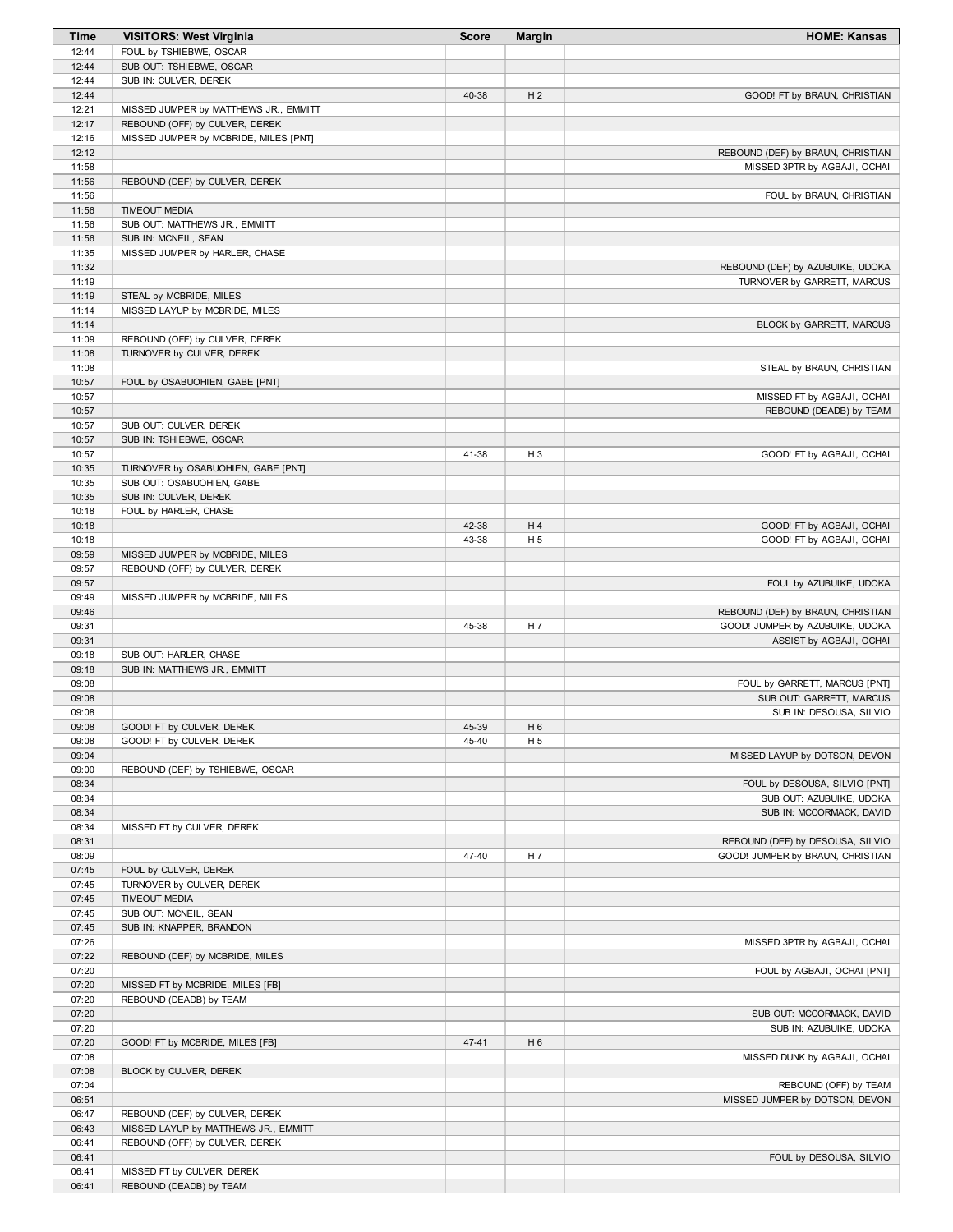| <b>Time</b>    | <b>VISITORS: West Virginia</b>                             | <b>Score</b> | <b>Margin</b>  | <b>HOME: Kansas</b>                                              |
|----------------|------------------------------------------------------------|--------------|----------------|------------------------------------------------------------------|
| 06:41          | GOOD! FT by CULVER, DEREK                                  | 47-42        | H <sub>5</sub> |                                                                  |
| 06:21          |                                                            |              |                | MISSED 3PTR by BRAUN, CHRISTIAN                                  |
| 06:18          | REBOUND (DEF) by CULVER, DEREK                             |              |                |                                                                  |
| 06:15          | MISSED 3PTR by KNAPPER, BRANDON                            |              |                |                                                                  |
| 06:07          | REBOUND (OFF) by TSHIEBWE, OSCAR                           |              |                |                                                                  |
| 06:06          | MISSED 3PTR by MCBRIDE, MILES                              |              |                |                                                                  |
| 06:02          |                                                            |              |                | REBOUND (DEF) by BRAUN, CHRISTIAN                                |
| 05:57          | SUB OUT: KNAPPER, BRANDON                                  |              |                |                                                                  |
| 05:57          | SUB IN: MCNEIL, SEAN                                       |              |                |                                                                  |
| 05:45<br>05:42 |                                                            |              |                | MISSED 3PTR by DOTSON, DEVON<br>REBOUND (OFF) by DESOUSA, SILVIO |
| 05:35          |                                                            |              |                | MISSED LAYUP by DESOUSA, SILVIO                                  |
| 05:31          | REBOUND (DEF) by TSHIEBWE, OSCAR                           |              |                |                                                                  |
| 05:23          |                                                            |              |                | SUB OUT: DESOUSA, SILVIO                                         |
| 05:23          |                                                            |              |                | SUB IN: GARRETT, MARCUS                                          |
| 05:23          | SUB OUT: CULVER, DEREK                                     |              |                |                                                                  |
| 05:23          | SUB OUT: MCBRIDE, MILES                                    |              |                |                                                                  |
| 05:23          | SUB OUT: MCNEIL, SEAN                                      |              |                |                                                                  |
| 05:23          | SUB IN: OSABUOHIEN, GABE                                   |              |                |                                                                  |
| 05:23          | SUB IN: MCCABE, JORDAN                                     |              |                |                                                                  |
| 05:23          | SUB IN: SHERMAN, TAZ                                       |              |                |                                                                  |
| 05:08          | MISSED LAYUP by MATTHEWS JR., EMMITT [PNT]                 |              |                |                                                                  |
| 05:08          |                                                            |              |                | BLOCK by AZUBUIKE, UDOKA                                         |
| 05:05          | REBOUND (OFF) by TEAM                                      |              |                |                                                                  |
| 05:03          | MISSED JUMPER by TSHIEBWE, OSCAR                           |              |                |                                                                  |
| 05:02          |                                                            |              |                | REBOUND (DEADB) by TEAM                                          |
| 04:44          |                                                            | 49-42        | H 7            | GOOD! JUMPER by AZUBUIKE, UDOKA                                  |
| 04:44          |                                                            |              |                | ASSIST by DOTSON, DEVON                                          |
| 04:30          | TURNOVER by MCCABE, JORDAN                                 |              |                |                                                                  |
| 04:30          |                                                            |              |                | STEAL by AZUBUIKE, UDOKA                                         |
| 04:24<br>04:24 |                                                            |              |                | FOUL by DOTSON, DEVON<br>TURNOVER by DOTSON, DEVON               |
| 04:24          |                                                            |              |                | SUB OUT: AZUBUIKE, UDOKA                                         |
| 04:24          |                                                            |              |                | SUB IN: MCCORMACK, DAVID                                         |
| 04:24          | SUB OUT: OSABUOHIEN, GABE                                  |              |                |                                                                  |
| 04:24          | SUB OUT: MCCABE, JORDAN                                    |              |                |                                                                  |
| 04:24          | SUB IN: CULVER, DEREK                                      |              |                |                                                                  |
| 04:24          | SUB IN: MCBRIDE, MILES                                     |              |                |                                                                  |
| 04:13          | GOOD! LAYUP by SHERMAN, TAZ [PNT]                          | 49-44        | H <sub>5</sub> |                                                                  |
| 03:58          | FOUL by SHERMAN, TAZ                                       |              |                |                                                                  |
| 03:58          | <b>TIMEOUT MEDIA</b>                                       |              |                |                                                                  |
| 03:58          |                                                            |              |                | MISSED FT by AGBAJI, OCHAI                                       |
| 03:58          |                                                            |              |                | REBOUND (DEADB) by TEAM                                          |
| 03:58          |                                                            | 50-44        | H <sub>6</sub> | GOOD! FT by AGBAJI, OCHAI                                        |
| 03:29          | MISSED 3PTR by MCBRIDE, MILES                              |              |                |                                                                  |
| 03:26          |                                                            |              |                | REBOUND (DEF) by MCCORMACK, DAVID                                |
| 03:08          |                                                            | 52-44        | H 8            | GOOD! JUMPER by MCCORMACK, DAVID                                 |
| 03:08          |                                                            |              |                | ASSIST by GARRETT, MARCUS                                        |
| 02:52          | GOOD! JUMPER by MCBRIDE, MILES                             | 52-46        | H <sub>6</sub> |                                                                  |
| 02:34          |                                                            |              |                | MISSED LAYUP by GARRETT, MARCUS                                  |
| 02:34<br>02:30 | BLOCK by TSHIEBWE, OSCAR<br>REBOUND (DEF) by CULVER, DEREK |              |                |                                                                  |
| 02:25          |                                                            |              |                | FOUL by DOTSON, DEVON                                            |
| 02:25          | MISSED FT by MCBRIDE, MILES                                |              |                |                                                                  |
| 02:25          | REBOUND (DEADB) by TEAM                                    |              |                |                                                                  |
| 02:25          |                                                            |              |                | SUB OUT: MCCORMACK, DAVID                                        |
| 02:25          |                                                            |              |                | SUB IN: AZUBUIKE, UDOKA                                          |
| 02:25          | SUB OUT: CULVER, DEREK                                     |              |                |                                                                  |
| 02:25          | SUB OUT: MATTHEWS JR., EMMITT                              |              |                |                                                                  |
| 02:25          | SUB IN: OSABUOHIEN, GABE                                   |              |                |                                                                  |
| 02:25          | SUB IN: HALEY, JERMAINE                                    |              |                |                                                                  |
| 02:25          | GOOD! FT by MCBRIDE, MILES                                 | 52-47        | H <sub>5</sub> |                                                                  |
| 02:07          |                                                            |              |                | MISSED 3PTR by GARRETT, MARCUS                                   |
| 02:02          |                                                            |              |                | REBOUND (OFF) by AZUBUIKE, UDOKA                                 |
| 01:44          |                                                            |              |                | MISSED JUMPER by DOTSON, DEVON                                   |
| 01:44          | BLOCK by OSABUOHIEN, GABE                                  |              |                |                                                                  |
| 01:40          | REBOUND (DEF) by MCBRIDE, MILES                            |              |                |                                                                  |
| 01:30          | GOOD! JUMPER by SHERMAN, TAZ                               | 52-49        | $H_3$          |                                                                  |
| 01:27          | TIMEOUT 30SEC                                              |              |                |                                                                  |
| 01:03          |                                                            | 54-49        | H <sub>5</sub> | GOOD! LAYUP by GARRETT, MARCUS                                   |
| 00:46          | MISSED LAYUP by SHERMAN, TAZ [PNT]                         |              |                |                                                                  |
| 00:46          |                                                            |              |                | BLOCK by AZUBUIKE, UDOKA                                         |
| 00:46          | REBOUND (OFF) by TEAM                                      |              |                |                                                                  |
| 00:45          |                                                            |              |                | FOUL by DOTSON, DEVON                                            |
| 00:45          | GOOD! FT by MCBRIDE, MILES                                 | 54-50        | H 4            |                                                                  |
| 00:45          |                                                            |              |                | SUB OUT: AZUBUIKE, UDOKA                                         |
| 00:45<br>00:45 | GOOD! FT by MCBRIDE, MILES                                 | 54-51        | $H_3$          | SUB IN: MCCORMACK, DAVID                                         |
| 00:44          | FOUL by OSABUOHIEN, GABE                                   |              |                |                                                                  |
| 00:44          |                                                            |              |                | SUB OUT: MCCORMACK, DAVID                                        |
|                |                                                            |              |                |                                                                  |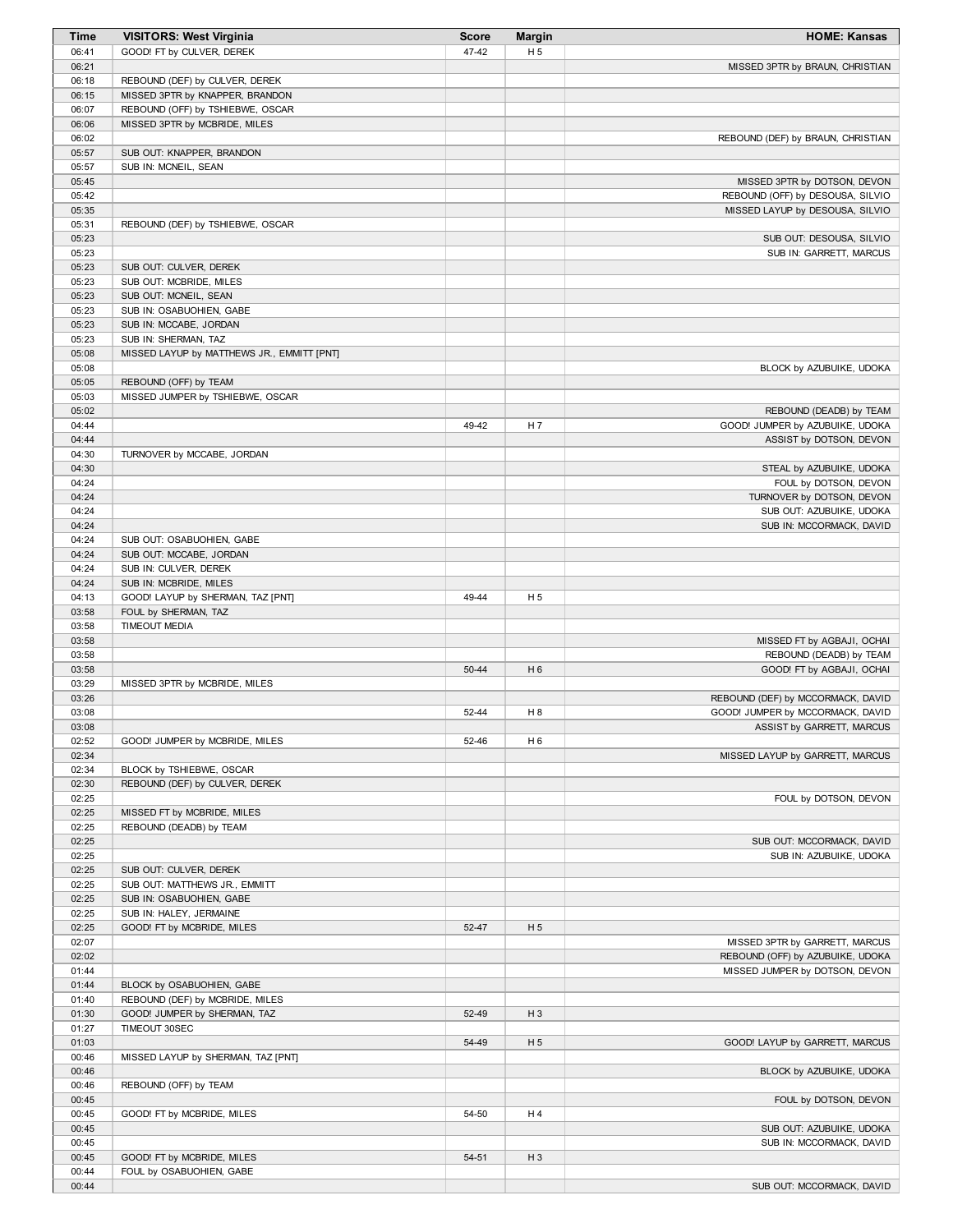| Time  | <b>VISITORS: West Virginia</b>     | <b>Score</b> | <b>Margin</b>  | <b>HOME: Kansas</b>              |
|-------|------------------------------------|--------------|----------------|----------------------------------|
| 00:44 |                                    |              |                | SUB IN: AZUBUIKE, UDOKA          |
| 00:44 |                                    | 55-51        | H <sub>4</sub> | GOOD! FT by GARRETT, MARCUS [FB] |
| 00:44 | SUB OUT: HALEY, JERMAINE           |              |                |                                  |
| 00:44 | SUB IN: MCNEIL, SEAN               |              |                |                                  |
| 00:44 |                                    | 56-51        | H <sub>5</sub> | GOOD! FT by GARRETT, MARCUS [FB] |
| 00:33 | MISSED JUMPER by MCBRIDE, MILES    |              |                |                                  |
| 00:29 |                                    |              |                | REBOUND (DEF) by DOTSON, DEVON   |
| 00:26 | FOUL by MCBRIDE, MILES             |              |                |                                  |
| 00:26 |                                    | 57-51        | H <sub>6</sub> | GOOD! FT by DOTSON, DEVON [FB]   |
| 00:26 |                                    | 58-51        | H <sub>7</sub> | GOOD! FT by DOTSON, DEVON [FB]   |
| 00:19 | MISSED JUMPER by SHERMAN, TAZ      |              |                |                                  |
| 00:15 |                                    |              |                | REBOUND (DEF) by AZUBUIKE, UDOKA |
| 00:13 | FOUL by SHERMAN, TAZ               |              |                |                                  |
| 00:13 |                                    | 59-51        | H <sub>8</sub> | GOOD! FT by DOTSON, DEVON [FB]   |
| 00:13 | SUB OUT: OSABUOHIEN, GABE          |              |                |                                  |
| 00:13 | SUB IN: CULVER, DEREK              |              |                |                                  |
| 00:13 |                                    | 60-51        | H9             | GOOD! FT by DOTSON, DEVON [FB]   |
| 00:07 | GOOD! LAYUP by MCBRIDE, MILES [FB] | 60-53        | H <sub>7</sub> |                                  |
| 00:07 | <b>TIMEOUT TEAM</b>                |              |                |                                  |
| 00:07 | SUB OUT: MCNEIL, SEAN              |              |                |                                  |
| 00:07 | SUB IN: HALEY, JERMAINE            |              |                |                                  |

# **West Virginia 53, Kansas 60**

| Points from (This Period) | <b>WVU</b> | κu |
|---------------------------|------------|----|
| In the Paint              |            | 18 |
| Off Turns                 |            |    |
| 2nd Chance                |            |    |
| Fast Break                |            |    |
| Bench                     | 14         |    |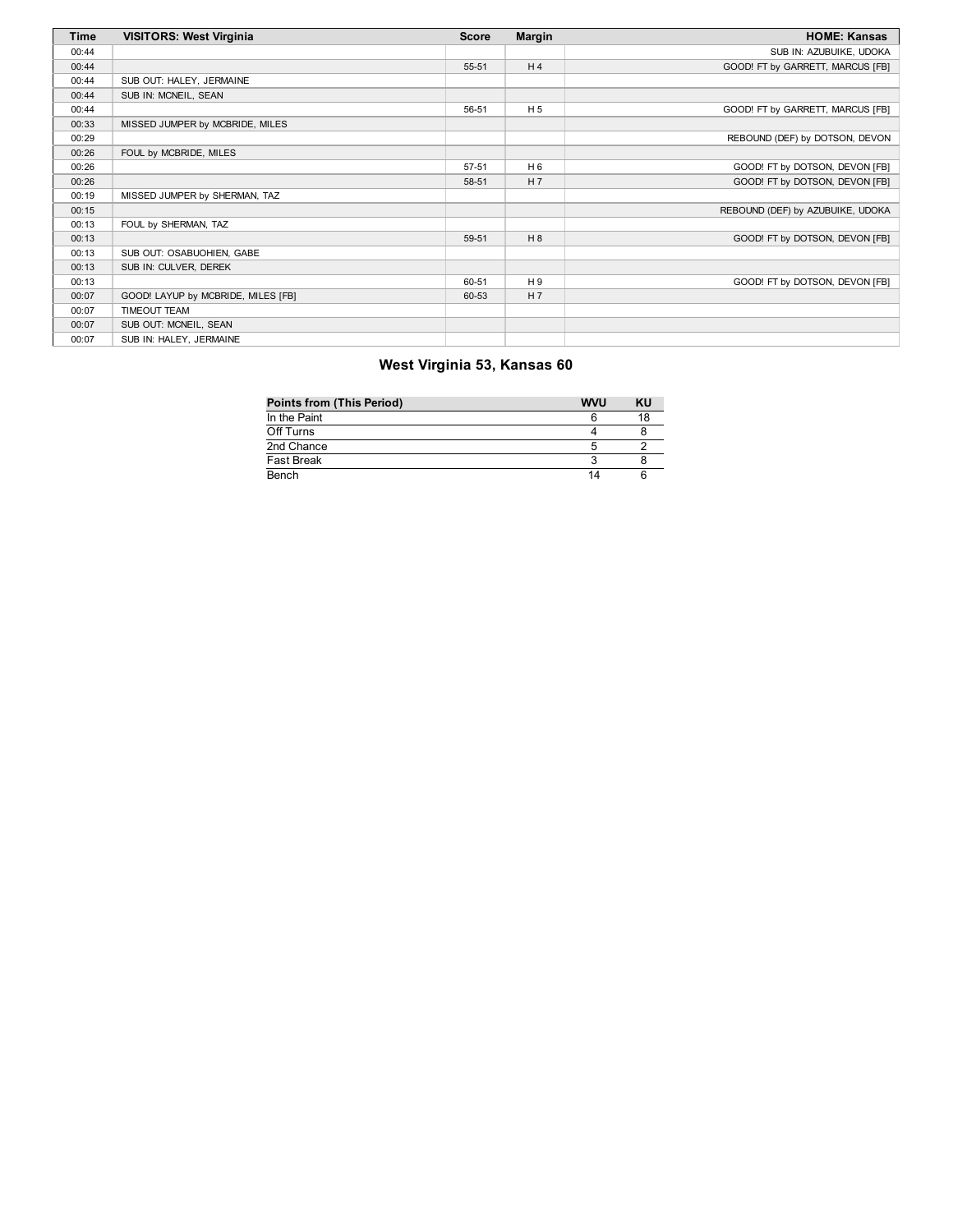#### **Official Scoring/Possession Reference Chart West Virginia vs Kansas Period 1 January 04, 2020 at Allen Fieldhouse**



## **Period 1**

<mark>Starters<u>:</u></u><br>West Virginia: 1 CULVER,DEREK (F); 5 MCCABE,JORDAN (G); 10 HALEY,JERMAINE (G); 11 MATTHEWS JR.,EMMITT (F); 34 TSHIEBWE,OSCAR (F);<br>**Kansas**: 0 GARRETT,MARCUS (G); 1 DOTSON,DEVON (G); 30 AGBAJI,OCHAI (G); 33 MC</mark>

| <b>Time</b> | <b>VISITORS: West Virginia</b>        | <b>Score</b> | <b>Margin</b>  | <b>HOME: Kansas</b>                   |
|-------------|---------------------------------------|--------------|----------------|---------------------------------------|
| 19:09       | GOOD! JUMPER by MCCABE, JORDAN [PNT]  | $0 - 2$      | V <sub>2</sub> |                                       |
| 18:15       |                                       | $3 - 2$      | H <sub>1</sub> | GOOD! 3PTR by DOTSON, DEVON           |
| 17:59       | GOOD! JUMPER by CULVER, DEREK         | $3 - 4$      | V <sub>1</sub> |                                       |
| 17:13       |                                       | $4 - 4$      | T              | GOOD! FT by AZUBUIKE, UDOKA           |
| 16:17       | GOOD! LAYUP by TSHIEBWE, OSCAR        | $4 - 6$      | V <sub>2</sub> |                                       |
| 15:51       | GOOD! DUNK by MATTHEWS JR., EMMITT    | $4 - 8$      | V <sub>4</sub> |                                       |
| 14:27       |                                       | $5-8$        | V <sub>3</sub> | GOOD! FT by AZUBUIKE, UDOKA [FB]      |
| 13:47       | GOOD! 3PTR by MCBRIDE, MILES          | $5 - 11$     | $V_6$          |                                       |
| 13:19       | GOOD! LAYUP by TSHIEBWE, OSCAR        | $5 - 13$     | V8             |                                       |
| 13:02       |                                       | $7 - 13$     | $V_6$          | GOOD! LAYUP by DOTSON, DEVON          |
| 12:50       | GOOD! FT by TSHIEBWE, OSCAR           | $7 - 14$     | V <sub>7</sub> |                                       |
| 12:13       | GOOD! 3PTR by HARLER, CHASE           | $7 - 17$     | $V$ 10         |                                       |
| 10:47       |                                       | $8 - 17$     | V <sub>9</sub> | GOOD! FT by GARRETT, MARCUS           |
| 10:16       |                                       | $10 - 17$    | V <sub>7</sub> | GOOD! LAYUP by GARRETT, MARCUS        |
| 10:16       |                                       | $11 - 17$    | $V_6$          | GOOD! FT by GARRETT, MARCUS           |
| 09:25       |                                       | $12 - 17$    | V <sub>5</sub> | GOOD! FT by AZUBUIKE, UDOKA           |
| 09:25       |                                       | $13 - 17$    | V <sub>4</sub> | GOOD! FT by AZUBUIKE, UDOKA           |
| 08:31       | GOOD! JUMPER by TSHIEBWE, OSCAR [PNT] | $13 - 19$    | $V_6$          |                                       |
| 07:56       | GOOD! LAYUP by TSHIEBWE, OSCAR        | $13 - 21$    | V8             |                                       |
| 07:56       | GOOD! FT by TSHIEBWE, OSCAR           | 13-22        | V <sub>9</sub> |                                       |
| 06:52       |                                       | $15 - 22$    | V <sub>7</sub> | GOOD! JUMPER by GARRETT, MARCUS [PNT] |
| 06:35       | GOOD! JUMPER by TSHIEBWE, OSCAR       | $15 - 24$    | V <sub>9</sub> |                                       |
| 06:01       |                                       | $17 - 24$    | V <sub>7</sub> | GOOD! LAYUP by DOTSON, DEVON [FB]     |
| 05:28       | GOOD! FT by TSHIEBWE, OSCAR           | $17 - 25$    | V8             |                                       |
| 05:10       |                                       | $20 - 25$    | V <sub>5</sub> | GOOD! 3PTR by DOTSON, DEVON           |
| 04:52       | GOOD! DUNK by TSHIEBWE, OSCAR         | $20 - 27$    | V <sub>7</sub> |                                       |
| 03:36       | GOOD! 3PTR by MCCABE, JORDAN          | $20 - 30$    | $V$ 10         |                                       |
| 02:39       |                                       | 22-30        | V8             | GOOD! LAYUP by DOTSON, DEVON          |
| 02:13       |                                       | 24-30        | $V_6$          | GOOD! DUNK by AZUBUIKE, UDOKA         |

**West Virginia 30, Kansas 24**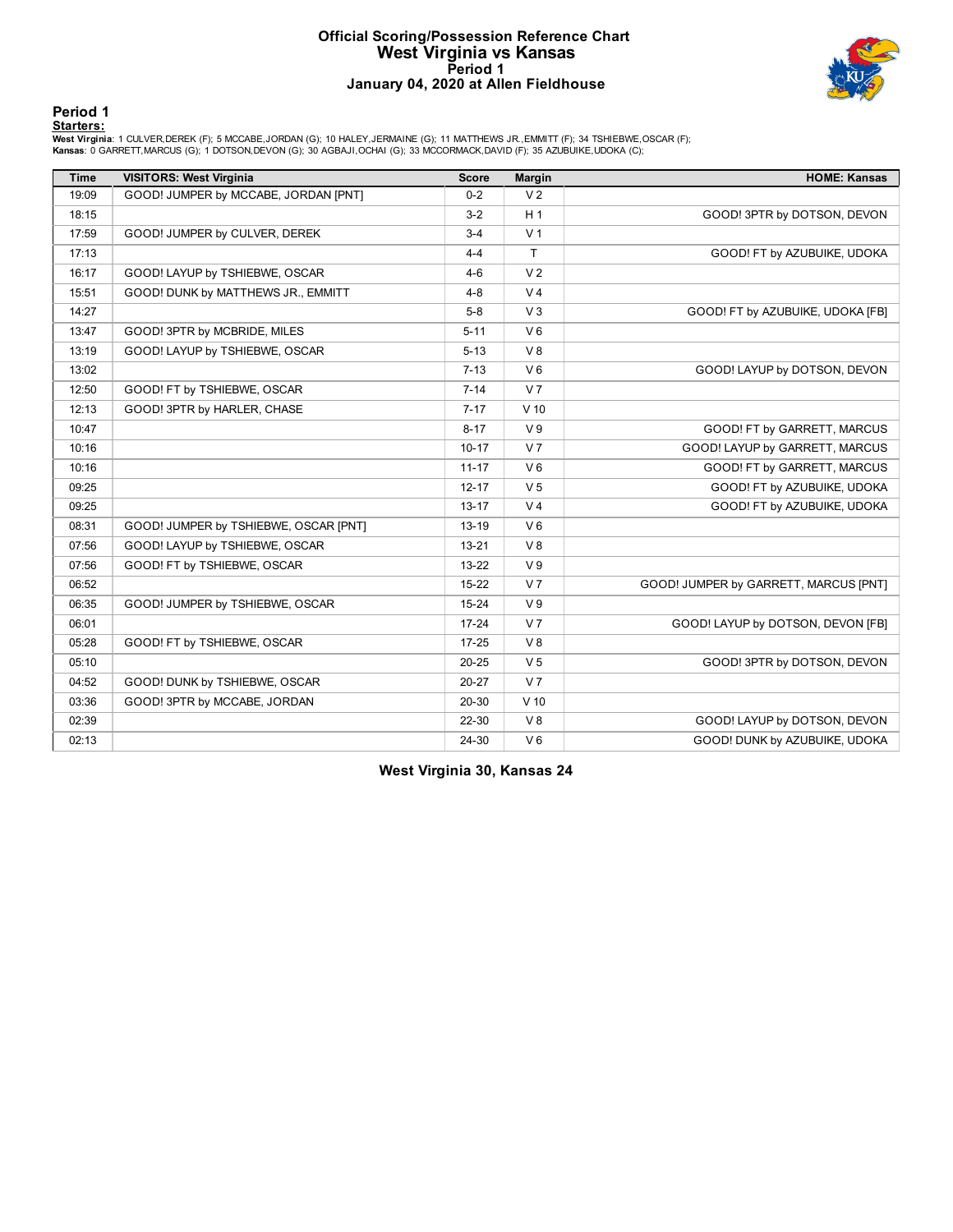#### **Official Scoring/Possession Reference Chart West Virginia vs Kansas Period 2 January 04, 2020 at Allen Fieldhouse**



# **Period 2**

<mark>Starters<u>:</u></u><br>West Virginia: 1 CULVER,DEREK (F); 5 MCCABE,JORDAN (G); 10 HALEY,JERMAINE (G); 11 MATTHEWS JR.,EMMITT (F); 34 TSHIEBWE,OSCAR (F);<br>**Kansas**: 0 GARRETT,MARCUS (G); 1 DOTSON,DEVON (G); 30 AGBAJI,OCHAI (G); 33 MC</mark>

| <b>Time</b> | <b>VISITORS: West Virginia</b>     | <b>Score</b> | <b>Margin</b>  | <b>HOME: Kansas</b>                 |
|-------------|------------------------------------|--------------|----------------|-------------------------------------|
| 19:23       |                                    | 26-30        | V <sub>4</sub> | GOOD! LAYUP by AZUBUIKE, UDOKA      |
| 19:23       |                                    | 28-30        | V <sub>2</sub> | GOOD! JUMPER by AZUBUIKE, UDOKA     |
| 19:04       | GOOD! JUMPER by MCCABE, JORDAN     | 28-32        | V <sub>4</sub> |                                     |
| 18:55       |                                    | 29-32        | V <sub>3</sub> | GOOD! FT by BRAUN, CHRISTIAN        |
| 17:43       |                                    | 32-32        | $\mathsf T$    | GOOD! 3PTR by AGBAJI, OCHAI         |
| 17:02       | GOOD! FT by TSHIEBWE, OSCAR        | 32-33        | V <sub>1</sub> |                                     |
| 17:02       | GOOD! FT by TSHIEBWE, OSCAR        | 32-34        | V <sub>2</sub> |                                     |
| 15:22       | GOOD! LAYUP by HALEY, JERMAINE     | 32-36        | V <sub>4</sub> |                                     |
| 14:20       |                                    | 34-36        | V <sub>2</sub> | GOOD! LAYUP by GARRETT, MARCUS [FB] |
| 13:29       |                                    | 36-36        | $\mathsf{T}$   | GOOD! JUMPER by AZUBUIKE, UDOKA     |
| 13:26       |                                    | 37-36        | H <sub>1</sub> | GOOD! FT by AZUBUIKE, UDOKA         |
| 13:00       | GOOD! JUMPER by MCBRIDE, MILES     | 37-38        | V <sub>1</sub> |                                     |
| 12:44       |                                    | 39-38        | H <sub>1</sub> | GOOD! LAYUP by BRAUN, CHRISTIAN     |
| 12:44       |                                    | 40-38        | H <sub>2</sub> | GOOD! FT by BRAUN, CHRISTIAN        |
| 10:57       |                                    | 41-38        | $H_3$          | GOOD! FT by AGBAJI, OCHAI           |
| 10:18       |                                    | 42-38        | H 4            | GOOD! FT by AGBAJI, OCHAI           |
| 10:18       |                                    | 43-38        | H <sub>5</sub> | GOOD! FT by AGBAJI, OCHAI           |
| 09:31       |                                    | 45-38        | H 7            | GOOD! JUMPER by AZUBUIKE, UDOKA     |
| 09:08       | GOOD! FT by CULVER, DEREK          | 45-39        | H <sub>6</sub> |                                     |
| 09:08       | GOOD! FT by CULVER, DEREK          | 45-40        | H <sub>5</sub> |                                     |
| 08:09       |                                    | 47-40        | H <sub>7</sub> | GOOD! JUMPER by BRAUN, CHRISTIAN    |
| 07:20       | GOOD! FT by MCBRIDE, MILES [FB]    | 47-41        | H <sub>6</sub> |                                     |
| 06:41       | GOOD! FT by CULVER, DEREK          | 47-42        | H <sub>5</sub> |                                     |
| 04:44       |                                    | 49-42        | H 7            | GOOD! JUMPER by AZUBUIKE, UDOKA     |
| 04:13       | GOOD! LAYUP by SHERMAN, TAZ [PNT]  | 49-44        | H <sub>5</sub> |                                     |
| 03:58       |                                    | 50-44        | H <sub>6</sub> | GOOD! FT by AGBAJI, OCHAI           |
| 03:08       |                                    | 52-44        | H <sub>8</sub> | GOOD! JUMPER by MCCORMACK, DAVID    |
| 02:52       | GOOD! JUMPER by MCBRIDE, MILES     | 52-46        | H <sub>6</sub> |                                     |
| 02:25       | GOOD! FT by MCBRIDE, MILES         | 52-47        | H <sub>5</sub> |                                     |
| 01:30       | GOOD! JUMPER by SHERMAN, TAZ       | 52-49        | $H_3$          |                                     |
| 01:03       |                                    | 54-49        | H <sub>5</sub> | GOOD! LAYUP by GARRETT, MARCUS      |
| 00:45       | GOOD! FT by MCBRIDE, MILES         | 54-50        | H4             |                                     |
| 00:45       | GOOD! FT by MCBRIDE, MILES         | 54-51        | $H_3$          |                                     |
| 00:44       |                                    | 55-51        | H4             | GOOD! FT by GARRETT, MARCUS [FB]    |
| 00:44       |                                    | 56-51        | H <sub>5</sub> | GOOD! FT by GARRETT, MARCUS [FB]    |
| 00:26       |                                    | 57-51        | H <sub>6</sub> | GOOD! FT by DOTSON, DEVON [FB]      |
| 00:26       |                                    | 58-51        | H 7            | GOOD! FT by DOTSON, DEVON [FB]      |
| 00:13       |                                    | 59-51        | H <sub>8</sub> | GOOD! FT by DOTSON, DEVON [FB]      |
| 00:13       |                                    | 60-51        | H9             | GOOD! FT by DOTSON, DEVON [FB]      |
| 00:07       | GOOD! LAYUP by MCBRIDE, MILES [FB] | 60-53        | H 7            |                                     |

**West Virginia 53, Kansas 60**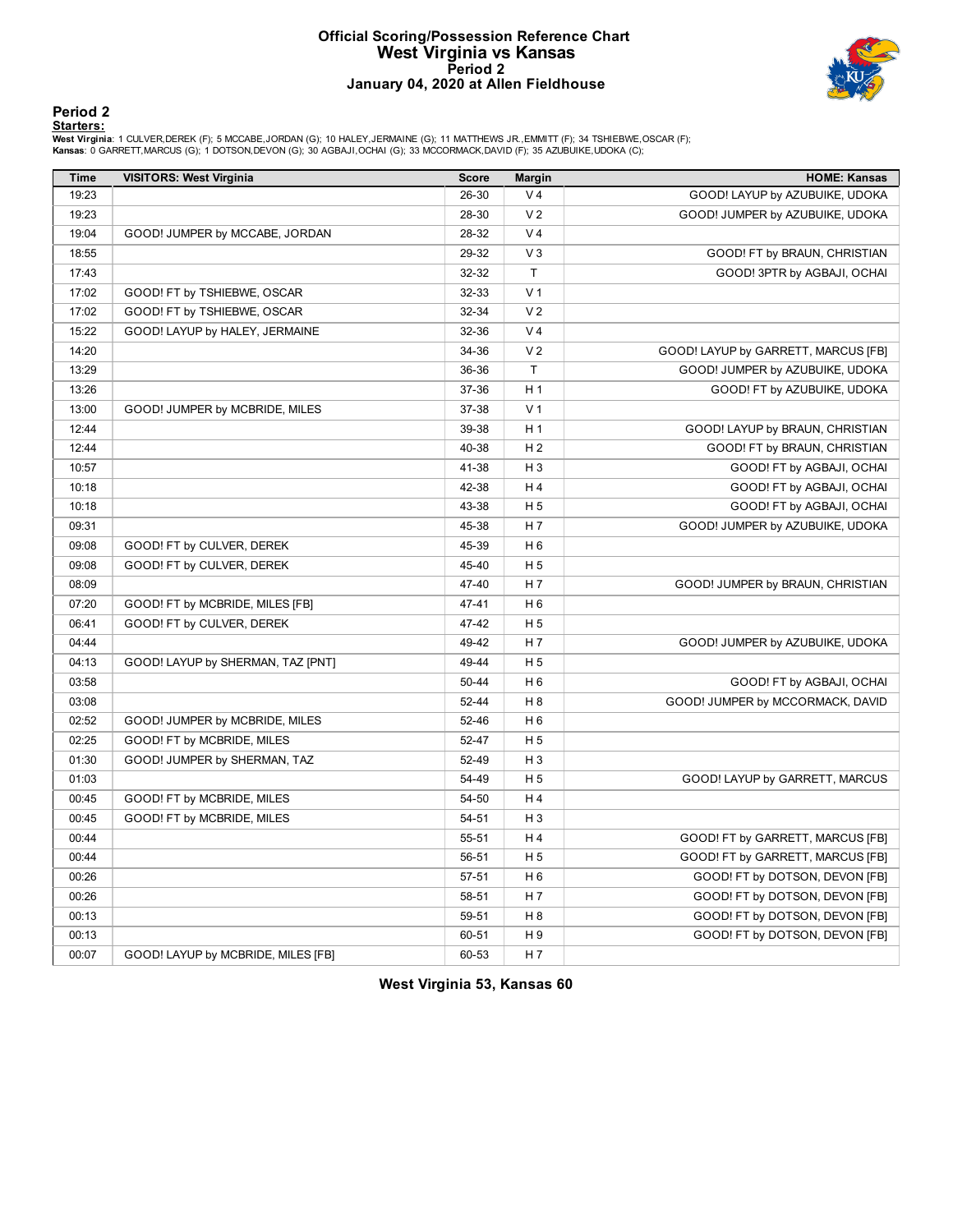#### **Official Substitutions Log West Virginia vs Kansas Period 1 January 04, 2020 at Allen Fieldhouse**



| <b>VISITORS: West Virginia</b>   | Time           | <b>Score</b> | <b>HOME: Kansas</b>       |
|----------------------------------|----------------|--------------|---------------------------|
| 1 CULVER, DEREK                  |                |              | 0 GARRETT, MARCUS         |
| 5 MCCABE, JORDAN                 |                |              | 1 DOTSON, DEVON           |
| 10 HALEY, JERMAINE               |                |              | 30 AGBAJI, OCHAI          |
| 11 MATTHEWS JR., EMMITT          |                |              | 33 MCCORMACK, DAVID       |
| 34 TSHIEBWE, OSCAR               |                |              | 35 AZUBUIKE, UDOKA        |
| SUB OUT: 1 CULVER, DEREK         | 17:13          | $4 - 3$      |                           |
| SUB IN: 3 OSABUOHIEN, GABE       | 17:13          |              |                           |
| SUB OUT: 34 TSHIEBWE, OSCAR      | 16:04          | $6 - 4$      |                           |
| SUB IN: 1 CULVER, DEREK          | 16:04          |              |                           |
|                                  | 15:21          | $8 - 4$      | SUB OUT: MCCORMACK, DAVID |
|                                  | 15:21          |              | SUB IN: MOSS, ISAIAH      |
| SUB OUT: 1 CULVER, DEREK         | 15:01          | $8 - 4$      |                           |
| SUB IN: 34 TSHIEBWE, OSCAR       | 15:01          |              |                           |
| SUB OUT: 5 MCCABE, JORDAN        | 14:27          | $8 - 5$      |                           |
| SUB IN: 4 MCBRIDE, MILES         | 14:27          |              |                           |
|                                  | 13:19          | $13 - 5$     | SUB OUT: MOSS, ISAIAH     |
|                                  | 13:19          |              | SUB OUT: AZUBUIKE, UDOKA  |
|                                  | 13:19          |              | SUB IN: BRAUN, CHRISTIAN  |
|                                  | 13:19          |              | SUB IN: DESOUSA, SILVIO   |
| SUB OUT: 10 HALEY, JERMAINE      | 13:19          |              |                           |
| SUB OUT: 11 MATTHEWS JR., EMMITT | 13:19          |              |                           |
| SUB IN: 14 HARLER, CHASE         | 13:19          |              |                           |
| SUB IN: 22 MCNEIL, SEAN          | 13:19          |              |                           |
|                                  | 10:16          | $17 - 10$    | SUB OUT: DESOUSA, SILVIO  |
|                                  | 10:16          |              | SUB IN: AZUBUIKE, UDOKA   |
| SUB OUT: 3 OSABUOHIEN, GABE      |                |              |                           |
|                                  | 10:16<br>10:16 |              |                           |
| SUB IN: 10 HALEY, JERMAINE       |                |              |                           |
|                                  | 10:16          |              | SUB OUT: GARRETT, MARCUS  |
|                                  | 10:16          |              | SUB IN: MOSS, ISAIAH      |
| SUB OUT: 14 HARLER, CHASE        | 09:25          | $17 - 11$    |                           |
| SUB OUT: 22 MCNEIL, SEAN         | 09:25          |              |                           |
| SUB IN: 11 MATTHEWS JR., EMMITT  | 09:25          |              |                           |
| SUB IN: 12 SHERMAN, TAZ          | 09:25          |              |                           |
| SUB OUT: 4 MCBRIDE, MILES        | 09:25          |              |                           |
| SUB IN: 2 KNAPPER, BRANDON       | 09:25          |              |                           |
|                                  | 09:00          | $17 - 13$    | SUB OUT: AGBAJI, OCHAI    |
|                                  | 09:00          |              | SUB IN: GARRETT, MARCUS   |
|                                  | 07:56          | $21 - 13$    | SUB OUT: MOSS, ISAIAH     |
|                                  | 07:56          |              | SUB IN: ENARUNA, TRISTAN  |
|                                  | 06:46          | $22 - 15$    | SUB OUT: ENARUNA, TRISTAN |
|                                  | 06:46          |              | SUB IN: AGBAJI, OCHAI     |
| SUB OUT: 2 KNAPPER, BRANDON      | 06:46          |              |                           |
| SUB IN: 5 MCCABE, JORDAN         | 06:46          |              |                           |
|                                  | 05:28          | $24 - 17$    | SUB OUT: AZUBUIKE, UDOKA  |
|                                  | 05:28          |              | SUB IN: MCCORMACK, DAVID  |
|                                  | 03:34          | $30 - 20$    | SUB OUT: BRAUN, CHRISTIAN |
|                                  | 03:34          |              | SUB OUT: MCCORMACK, DAVID |
|                                  | 03:34          |              | SUB IN: MOSS, ISAIAH      |
|                                  | 03:34          |              | SUB IN: AZUBUIKE, UDOKA   |
| SUB OUT: 10 HALEY, JERMAINE      | 03:34          |              |                           |
| SUB OUT: 11 MATTHEWS JR., EMMITT | 03:34          |              |                           |
| SUB OUT: 34 TSHIEBWE, OSCAR      | 03:34          |              |                           |
| SUB IN: 1 CULVER, DEREK          | 03:34          |              |                           |
| SUB IN: 14 HARLER, CHASE         | 03:34          |              |                           |
| SUB IN: 22 MCNEIL, SEAN          | 03:34          |              |                           |
| SUB OUT: 1 CULVER, DEREK         | 01:34          | 30-24        |                           |
| SUB OUT: 5 MCCABE, JORDAN        | 01:34          |              |                           |
| SUB OUT: 12 SHERMAN, TAZ         | 01:34          |              |                           |
| SUB IN: 10 HALEY, JERMAINE       | 01:34          |              |                           |
| SUB IN: 11 MATTHEWS JR., EMMITT  | 01:34          |              |                           |
| SUB IN: 34 TSHIEBWE, OSCAR       | 01:34          |              |                           |
|                                  | 00:24          | 30-24        | SUB OUT: MOSS, ISAIAH     |
|                                  | 00:24          |              | SUB IN: BRAUN, CHRISTIAN  |
| SUB OUT: 10 HALEY, JERMAINE      | 00:24          |              |                           |
| SUB IN: 5 MCCABE, JORDAN         | 00:24          |              |                           |
|                                  |                |              |                           |

**West Virginia 30, Kansas 24**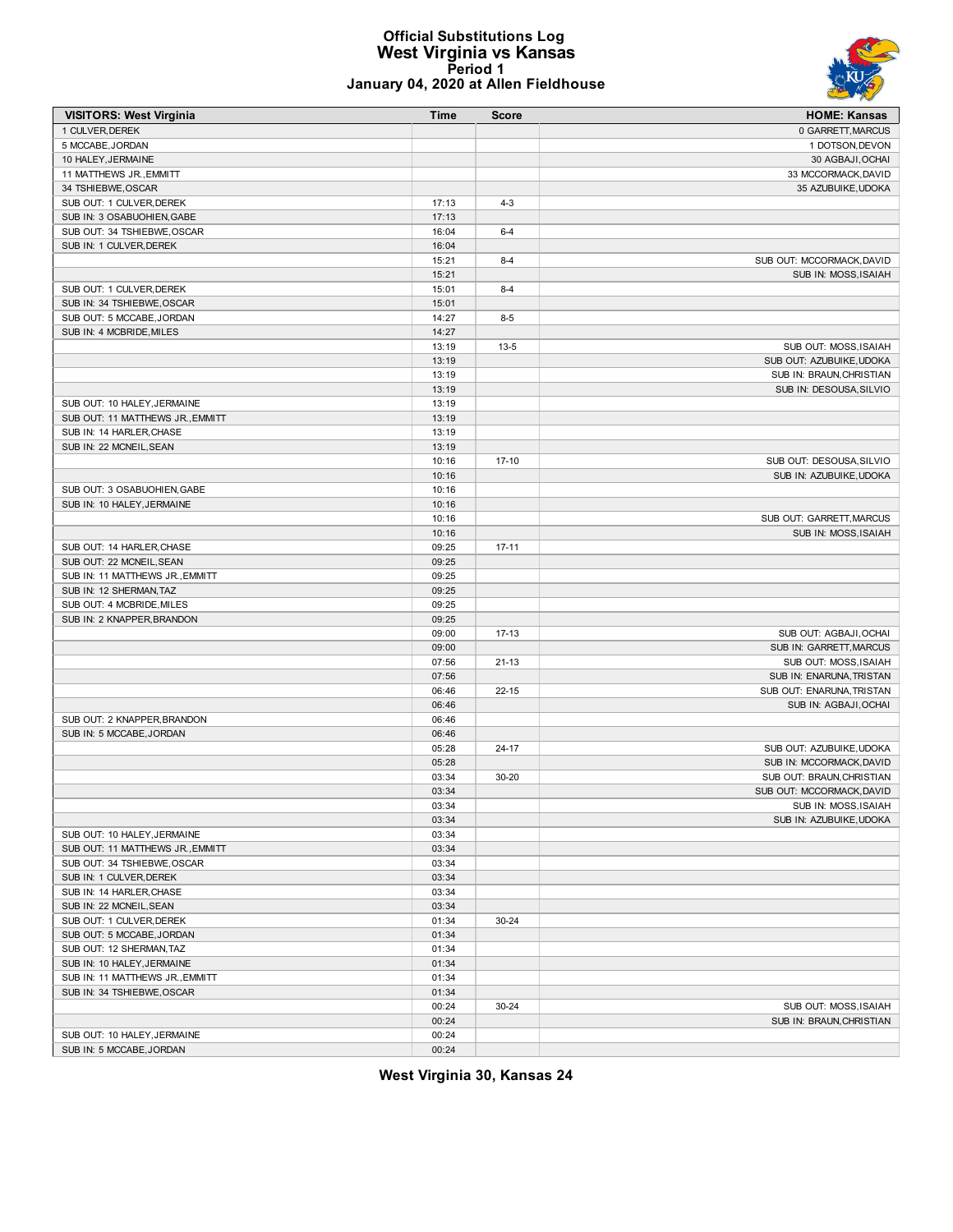#### **Official Substitutions Log West Virginia vs Kansas Period 2 January 04, 2020 at Allen Fieldhouse**



| <b>VISITORS: West Virginia</b>   | Time  | Score | <b>HOME: Kansas</b>       |
|----------------------------------|-------|-------|---------------------------|
| 1 CULVER, DEREK                  |       |       | 0 GARRETT, MARCUS         |
| 5 MCCABE, JORDAN                 |       |       | 1 DOTSON, DEVON           |
| 10 HALEY, JERMAINE               |       |       | 30 AGBAJI, OCHAI          |
| 11 MATTHEWS JR., EMMITT          |       |       | 33 MCCORMACK, DAVID       |
| 34 TSHIEBWE, OSCAR               |       |       | 35 AZUBUIKE, UDOKA        |
| SUB OUT: 14 HARLER, CHASE        | 20:00 |       |                           |
| SUB OUT: 22 MCNEIL, SEAN         | 20:00 |       |                           |
| SUB IN: 1 CULVER, DEREK          | 20:00 |       |                           |
|                                  |       |       |                           |
| SUB IN: 10 HALEY, JERMAINE       | 20:00 |       |                           |
| SUB OUT: 5 MCCABE, JORDAN        | 16:26 | 34-32 |                           |
| SUB IN: 4 MCBRIDE, MILES         | 16:26 |       |                           |
| SUB OUT: 1 CULVER, DEREK         | 13:48 | 36-34 |                           |
| SUB OUT: 10 HALEY, JERMAINE      | 13:48 |       |                           |
| SUB IN: 3 OSABUOHIEN, GABE       | 13:48 |       |                           |
| SUB IN: 14 HARLER, CHASE         | 13:48 |       |                           |
| SUB OUT: 34 TSHIEBWE, OSCAR      | 12:44 | 38-39 |                           |
| SUB IN: 1 CULVER, DEREK          | 12:44 |       |                           |
| SUB OUT: 11 MATTHEWS JR., EMMITT | 11:56 | 38-40 |                           |
| SUB IN: 22 MCNEIL, SEAN          | 11:56 |       |                           |
| SUB OUT: 1 CULVER, DEREK         | 10:57 | 38-40 |                           |
| SUB IN: 34 TSHIEBWE.OSCAR        | 10:57 |       |                           |
| SUB OUT: 3 OSABUOHIEN, GABE      | 10:35 | 38-41 |                           |
| SUB IN: 1 CULVER, DEREK          | 10:35 |       |                           |
| SUB OUT: 14 HARLER, CHASE        | 09:18 | 38-45 |                           |
|                                  |       |       |                           |
| SUB IN: 11 MATTHEWS JR., EMMITT  | 09:18 |       |                           |
|                                  | 09:08 | 38-45 | SUB OUT: GARRETT, MARCUS  |
|                                  | 09:08 |       | SUB IN: DESOUSA, SILVIO   |
|                                  | 08:34 | 40-45 | SUB OUT: AZUBUIKE, UDOKA  |
|                                  | 08:34 |       | SUB IN: MCCORMACK, DAVID  |
| SUB OUT: 22 MCNEIL, SEAN         | 07:45 | 40-47 |                           |
| SUB IN: 2 KNAPPER, BRANDON       | 07:45 |       |                           |
|                                  | 07:20 | 40-47 | SUB OUT: MCCORMACK, DAVID |
|                                  | 07:20 |       | SUB IN: AZUBUIKE, UDOKA   |
| SUB OUT: 2 KNAPPER, BRANDON      | 05:57 | 42-47 |                           |
| SUB IN: 22 MCNEIL, SEAN          | 05:57 |       |                           |
|                                  | 05:23 | 42-47 | SUB OUT: DESOUSA, SILVIO  |
|                                  | 05:23 |       | SUB IN: GARRETT, MARCUS   |
| SUB OUT: 1 CULVER, DEREK         | 05:23 |       |                           |
| SUB OUT: 4 MCBRIDE, MILES        | 05:23 |       |                           |
| SUB OUT: 22 MCNEIL, SEAN         | 05:23 |       |                           |
|                                  |       |       |                           |
| SUB IN: 3 OSABUOHIEN, GABE       | 05:23 |       |                           |
| SUB IN: 5 MCCABE, JORDAN         | 05:23 |       |                           |
| SUB IN: 12 SHERMAN, TAZ          | 05:23 |       |                           |
|                                  | 04:24 | 42-49 | SUB OUT: AZUBUIKE, UDOKA  |
|                                  | 04:24 |       | SUB IN: MCCORMACK, DAVID  |
| SUB OUT: 3 OSABUOHIEN, GABE      | 04:24 |       |                           |
| SUB OUT: 5 MCCABE.JORDAN         | 04:24 |       |                           |
| SUB IN: 1 CULVER, DEREK          | 04:24 |       |                           |
| SUB IN: 4 MCBRIDE, MILES         | 04:24 |       |                           |
|                                  | 02:25 | 46-52 | SUB OUT: MCCORMACK, DAVID |
|                                  | 02:25 |       | SUB IN: AZUBUIKE, UDOKA   |
| SUB OUT: 1 CULVER, DEREK         | 02:25 |       |                           |
| SUB OUT: 11 MATTHEWS JR., EMMITT | 02:25 |       |                           |
| SUB IN: 3 OSABUOHIEN.GABE        | 02:25 |       |                           |
| SUB IN: 10 HALEY, JERMAINE       | 02:25 |       |                           |
|                                  | 00:45 | 50-54 | SUB OUT: AZUBUIKE, UDOKA  |
|                                  |       |       |                           |
|                                  | 00:45 |       | SUB IN: MCCORMACK, DAVID  |
|                                  | 00:44 | 51-54 | SUB OUT: MCCORMACK, DAVID |
|                                  | 00:44 |       | SUB IN: AZUBUIKE, UDOKA   |
| SUB OUT: 10 HALEY, JERMAINE      | 00:44 |       |                           |
| SUB IN: 22 MCNEIL, SEAN          | 00:44 |       |                           |
| SUB OUT: 3 OSABUOHIEN, GABE      | 00:13 | 51-59 |                           |
| SUB IN: 1 CULVER, DEREK          | 00:13 |       |                           |
| SUB OUT: 22 MCNEIL, SEAN         | 00:07 | 53-60 |                           |
| SUB IN: 10 HALEY, JERMAINE       | 00:07 |       |                           |

**West Virginia 53, Kansas 60**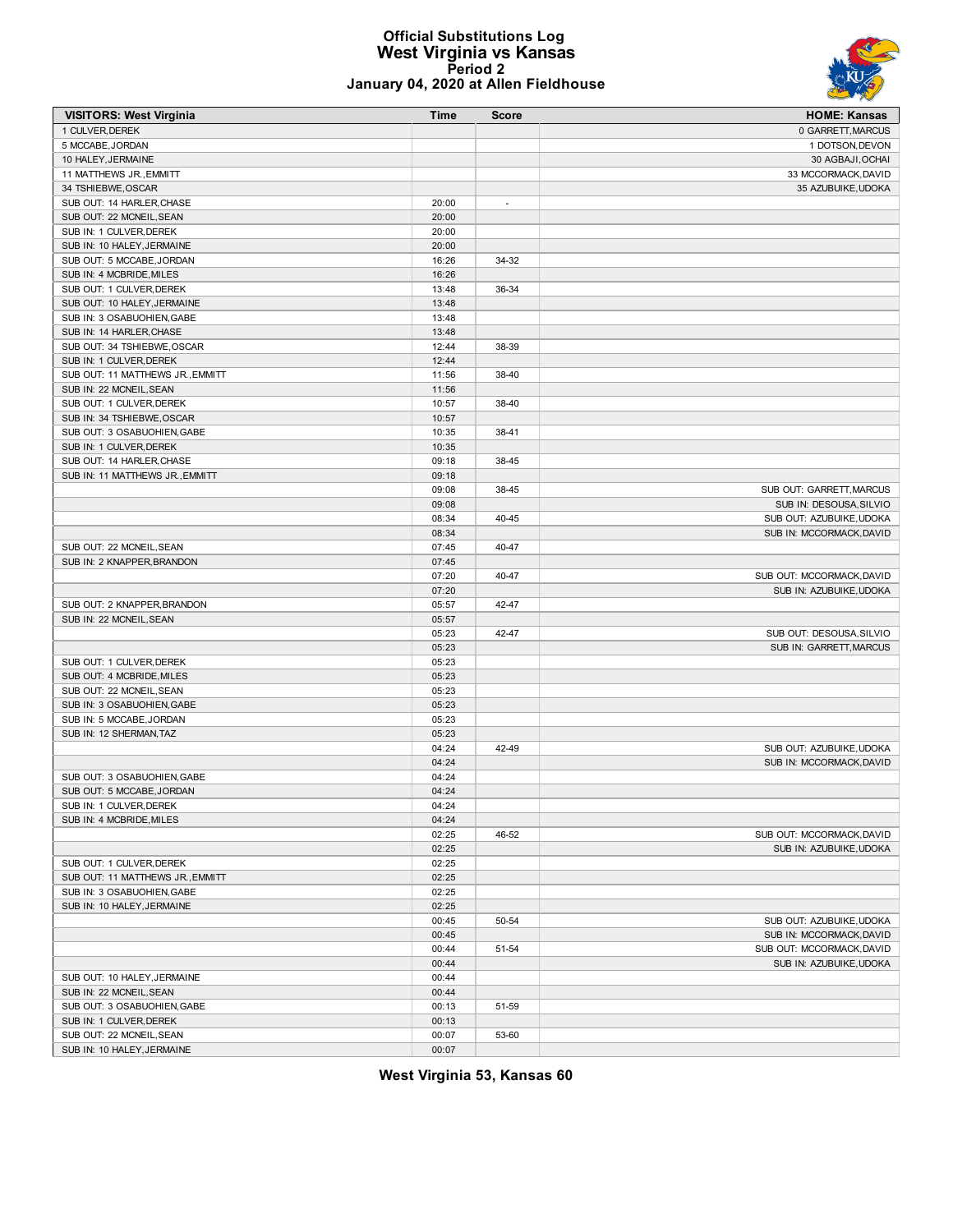#### **Official Shot Chart West Virginia vs Kansas PERIOD 1 Shots January 04, 2020 at Allen Fieldhouse**





| KU: Period 1             | Made | Att | Pct   |
|--------------------------|------|-----|-------|
| Layups                   |      |     | 57.1  |
| Dunks                    |      |     | 100.0 |
| 2PT Field Goals          | 6    |     | 54.5  |
| 3PT Field Goals          |      |     | 18.2  |
| <b>Total Field Goals</b> | 8    | 22  | 36.4  |

| <b>WVU: Period 1</b>     | Made | Att | Pct   |
|--------------------------|------|-----|-------|
| Layups                   |      |     | 33.3  |
| Dunks                    |      |     | 100.0 |
| 2PT Field Goals          |      | 24  | 37.5  |
| 3PT Field Goals          | ◠    | 10  | 30.0  |
| <b>Total Field Goals</b> | 12   | 34  | 35.3  |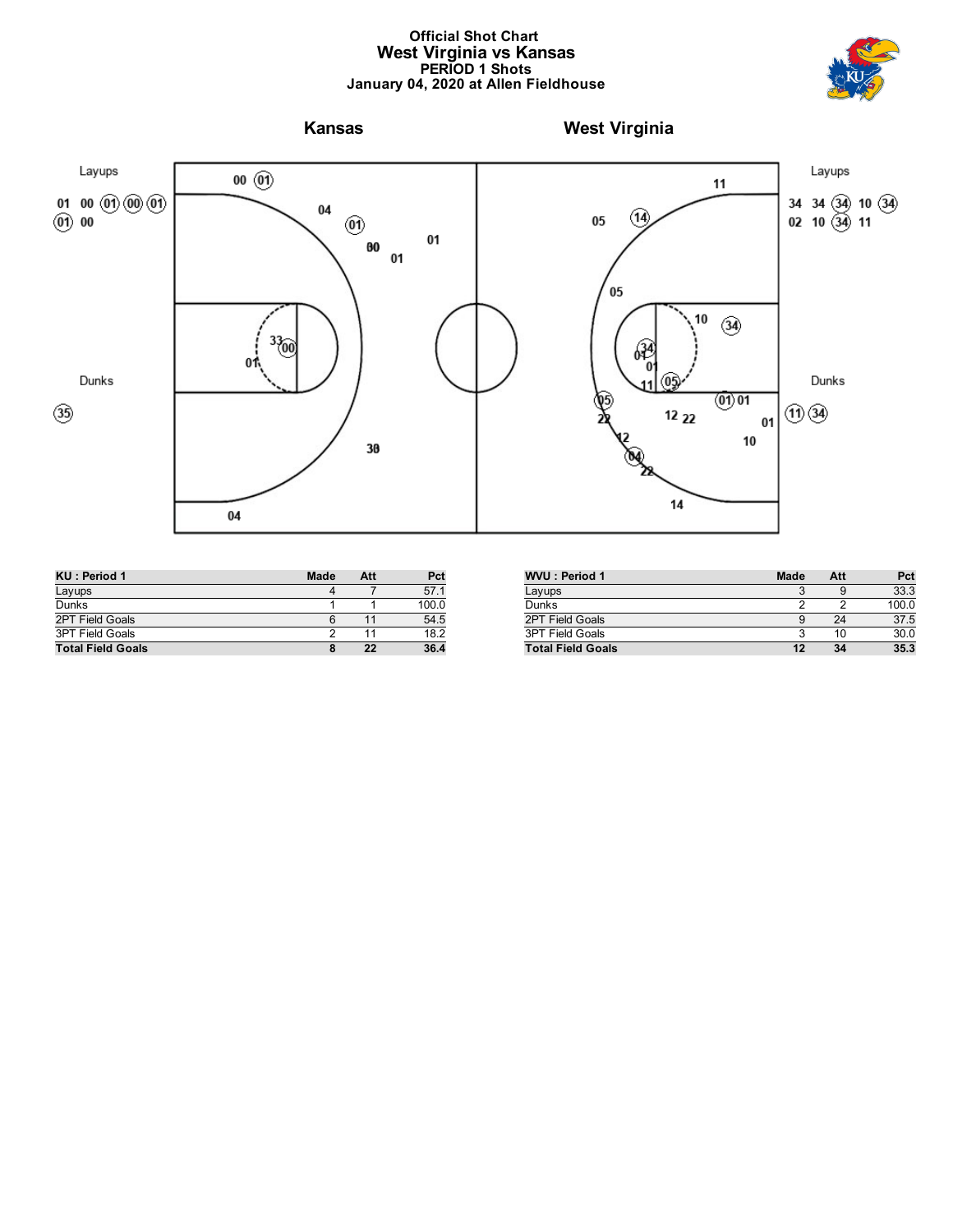#### **Official Shot Chart West Virginia vs Kansas PERIOD 2 Shots January 04, 2020 at Allen Fieldhouse**





| KU: Period 2             | Made | Att | Pct  |
|--------------------------|------|-----|------|
| Layups                   | 4    |     | 50.0 |
| <b>Dunks</b>             |      |     | 00.0 |
| 2PT Field Goals          | 10   | 19  | 52.6 |
| 3PT Field Goals          |      |     | 16.7 |
| <b>Total Field Goals</b> | 11   | 25  | 44.0 |

| <b>WVU: Period 2</b>     | <b>Made</b> | Att | Pct  |
|--------------------------|-------------|-----|------|
| Layups                   |             |     | 37.5 |
| Dunks                    |             |     |      |
| 2PT Field Goals          |             | 21  | 33.3 |
| 3PT Field Goals          |             |     | 00.0 |
| <b>Total Field Goals</b> |             | 25  | 28.0 |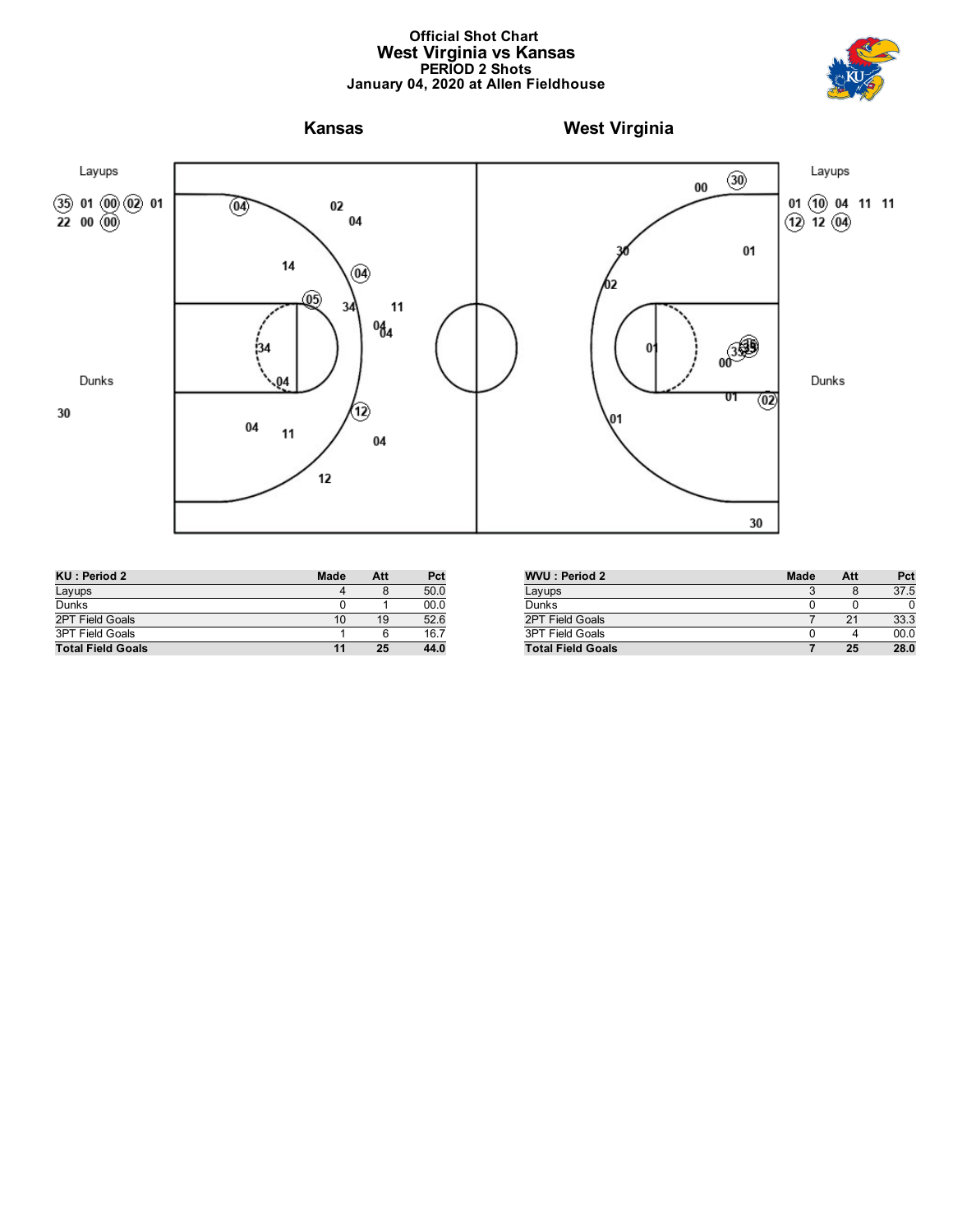#### **Official Shot Chart West Virginia vs Kansas West Virginia Team Shots January 04, 2020 at Allen Fieldhouse**





| WVU: Period 1            | <b>Made</b> | Att | Pct   |
|--------------------------|-------------|-----|-------|
| Layups                   |             |     | 33.3  |
| Dunks                    |             |     | 100.0 |
| 2PT Field Goals          | 9           | 24  | 37.5  |
| <b>3PT Field Goals</b>   | ີ           | 10  | 30.0  |
| <b>Total Field Goals</b> | 12          | 34  | 35.3  |

| <b>WVU</b> : Period 2    | <b>Made</b> | Att | Pct  |
|--------------------------|-------------|-----|------|
| Layups                   |             |     | 37.5 |
| Dunks                    |             |     |      |
| 2PT Field Goals          |             | 21  | 33.3 |
| 3PT Field Goals          |             |     | 00.0 |
| <b>Total Field Goals</b> |             | 25  | 28.0 |